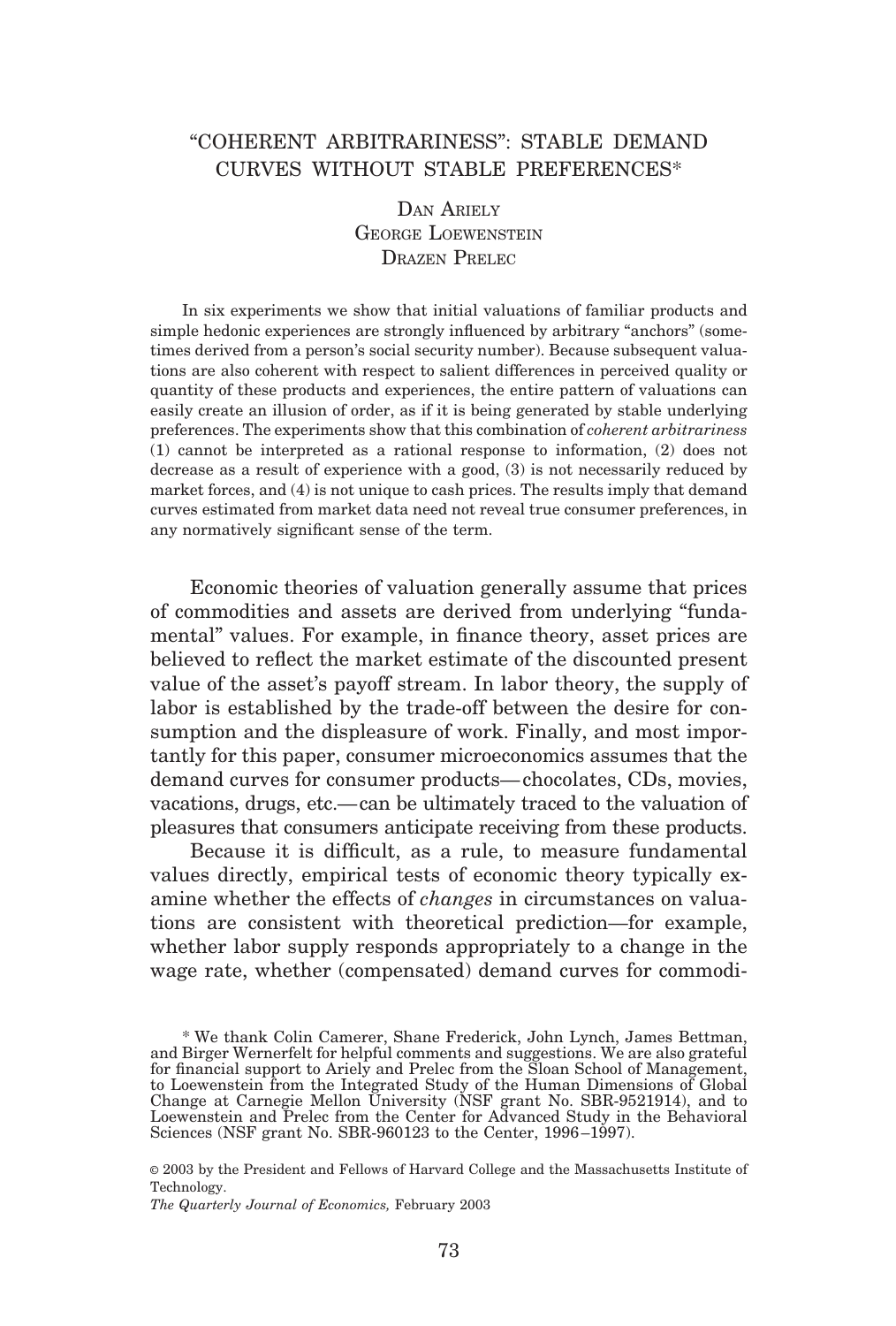ties are downward sloping, or whether stock prices respond in the predicted way to share repurchases. However, such "comparative static" relationships are a necessary but not sufficient condition for fundamental valuation (e.g., Summers [1986]). Becker [1962] was perhaps the first to make this point explicitly when he observed that consumers choosing commodity bundles randomly from their budget set would nevertheless produce downward sloping demand curves.

In spite of this ambiguity in the interpretation of demand curves, the intuition that prices must in some way derive from fundamental values is still strongly entrenched. Psychological evidence that preferences can be manipulated by normatively irrelevant factors, such as option "framing," changes in the "choice context," or the presence of prior cues or "anchors," is often rationalized by appealing to consumers' lack of information about the options at stake and the weak incentives operating in the experimental setting. From the standpoint of economic theory, it is easy to admit that consumers might not be very good at predicting the pleasures and pains produced by a purchase, especially if the purchase option is complex and the choice hypothetical. It is harder to accept that consumers might have difficulty establishing how much they value each individual bit of pleasure or pain in a situation where they can experience the full extent of this pleasure or pain just before the pricing decision.

In this paper we show that consumers' absolute valuation of experience goods is surprisingly arbitrary, even under "full information" conditions. However, we also show that consumers' *relative* valuations of different amounts of the good appear orderly, as if supported by demand curves derived from fundamental preferences. Valuations therefore display a combination of arbitrariness and coherence that we refer to as "coherent arbitrariness."

Our findings are consistent with an account of revealed preference which posits that valuations are initially malleable but become "imprinted" (i.e., precisely defined and largely invariant), after the individual is called upon to make an initial decision.<sup>1</sup> Prior to imprinting, valuations have a large arbitrary component, meaning that they are highly responsive to both normative and nonnormative influences. Following imprinting, valuations be-

<sup>1.</sup> The idea that preferences are not well defined, but become articulated in the process of making a decision is consistent with a large body of research on what decision researchers refer to as "constructed preferences" (e.g., Slovic [1995] and Hoeffler and Ariely [1999]).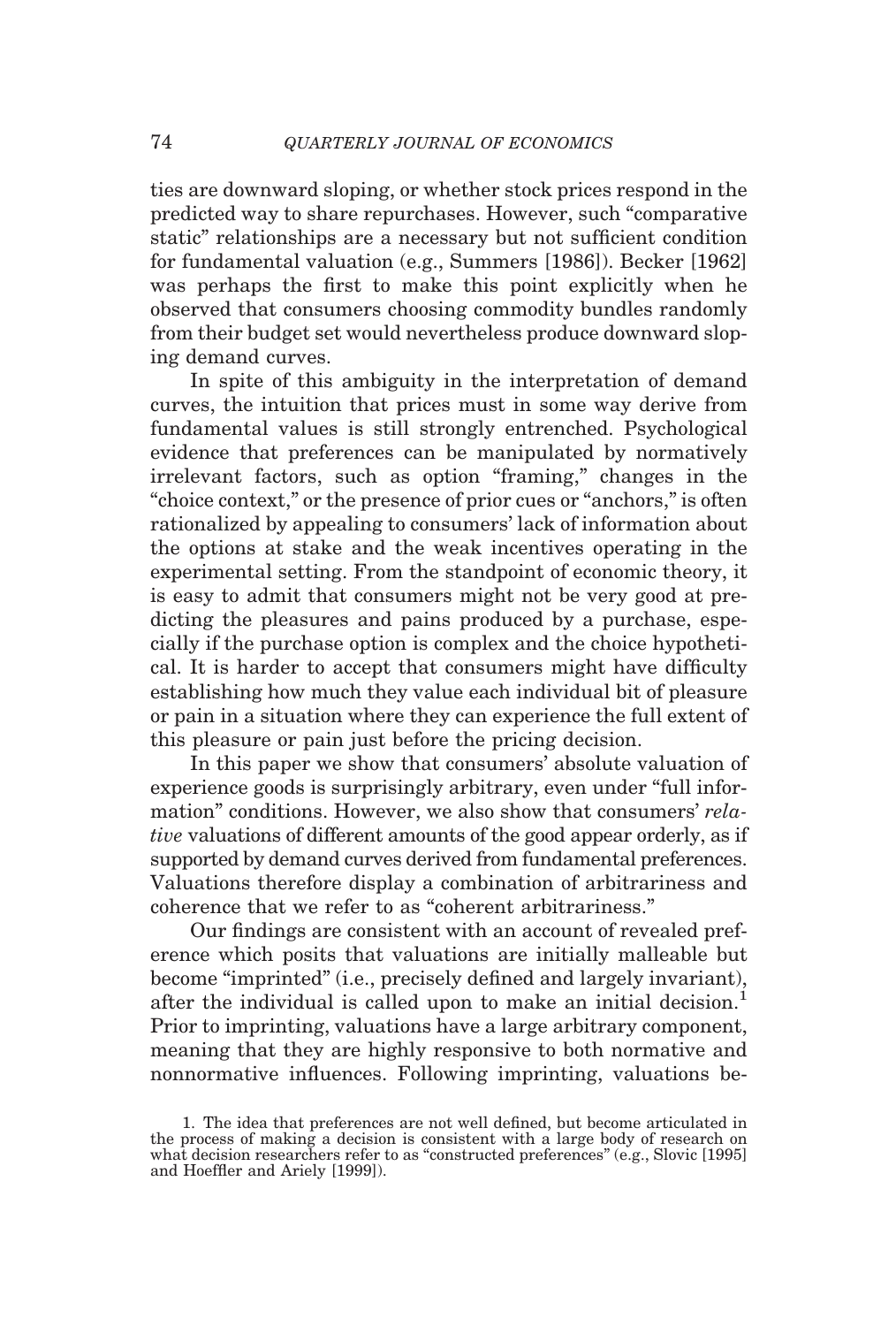come locally coherent, as the consumer attempts to reconcile future decisions of a "similar kind" with the initial one. This creates an illusion of order, because consumers' coherent responses to subsequent *changes* in conditions disguise the arbitrary nature of the initial, foundational, choice.

## I. EXPERIMENT 1: COHERENTLY ARBITRARY VALUATION OF ORDINARY PRODUCTS

Our experiments take an old trick from the experimental psychologists' arsenal—the anchoring manipulation—and use it to influence valuation of products and hedonic experiences with normatively irrelevant factors. In a famous early demonstration of anchoring, Tversky and Kahneman [1974] spun a wheel of fortune with numbers that ranged from 0 to 100, asked subjects whether the number of African nations in the United Nations was greater than or less than that number, and then instructed subjects to estimate the actual figure. Estimates were significantly related to the number spun on the wheel (the "anchor"), even though subjects could clearly see that the number had been generated by a purely chance process.<sup>2</sup> This, and many other anchoring studies seemed to show that people lack preexisting subjective probability distributions over unknown quantities.

The vast majority of anchoring experiments in the psychological literature have focused on how anchoring corrupts subjective judgment, not subjective valuation or preference. Because valuation typically involves judgment, however, it is not surprising that valuation, too, can be moved up or down by the anchoring manipulation. Johnson and Schkade [1989] were the first to demonstrate this experimentally. They showed that asking subjects whether their certainty equivalent for a lottery is above or below an anchor value influences subsequently stated certainty equivalents. Green, Jacowitz, Kahneman, and McFadden [1998], and Kahneman and Knetsch [1993], found the same effect with judgments of willingness-to-pay for public goods; higher values in the initial Yes/No question led to higher subsequent willingness-to-pay.

Our first experiment replicates these results with ordinary

<sup>2.</sup> For recent studies of anchoring, see, e.g., Chapman and Johnson [1999], Jacowitz and Kahneman [1995], Strack and Mussweiler [1997] and Epley and Gilovitch [2001].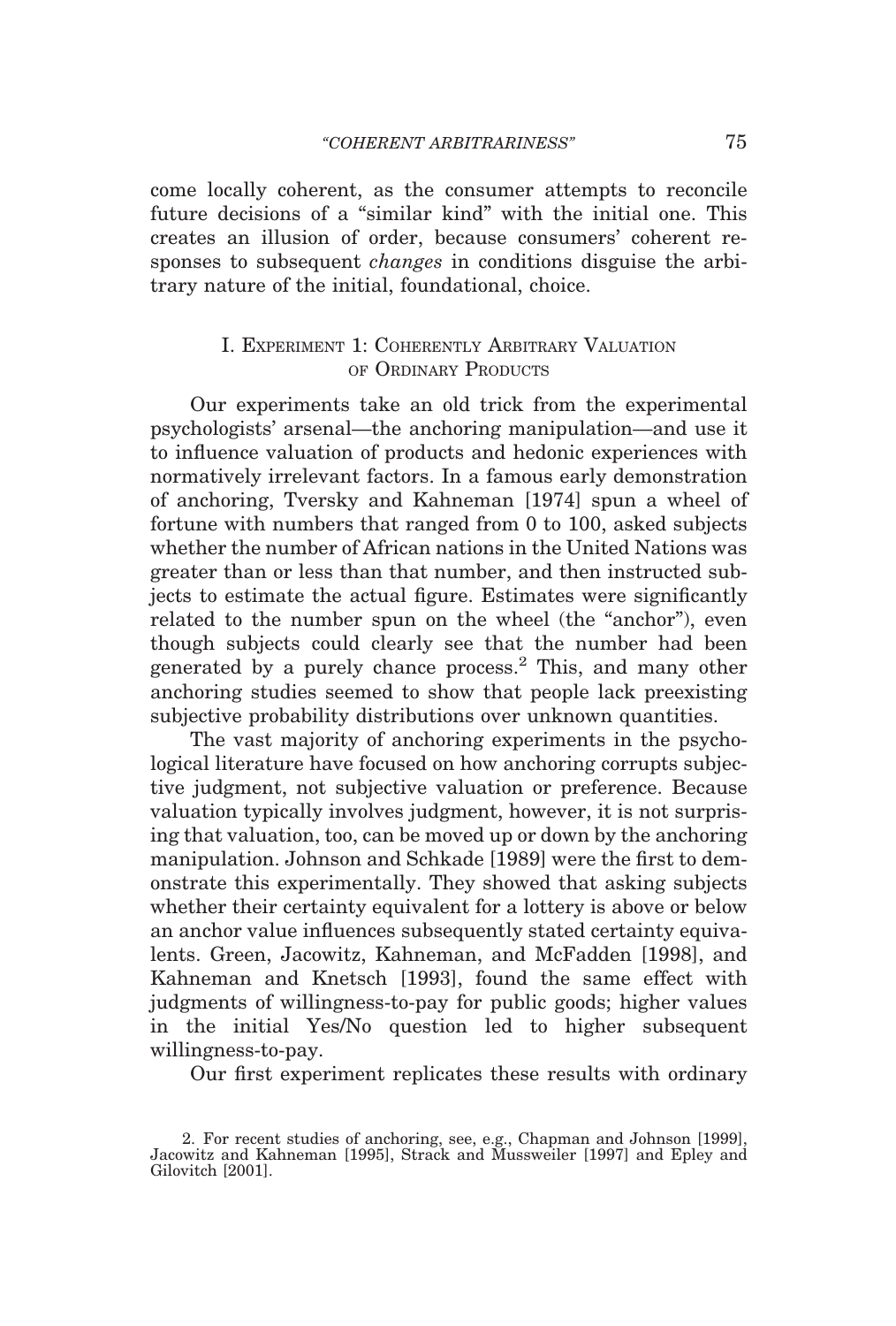| Quintile of<br>SS#<br>distribution | Cordless<br>trackball | Cordless<br>keyboard | Average<br>wine | Rare<br>wine                                                           | Design<br>book | Belgian<br>chocolates |
|------------------------------------|-----------------------|----------------------|-----------------|------------------------------------------------------------------------|----------------|-----------------------|
| $\mathbf{1}$                       | \$8.64                | \$16.09              | \$8.64          | \$11.73                                                                | \$12.82        | \$9.55                |
| $\overline{2}$                     | \$11.82               | \$26.82              | \$14.45         | \$22.45                                                                | \$16.18        | \$10.64               |
| 3                                  | \$13.45               | \$29.27              | \$12.55         | \$18.09                                                                | \$15.82        | \$12.45               |
| $\overline{4}$                     | \$21.18               | \$34.55              | \$15.45         | \$24.55                                                                | \$19.27        | \$13.27               |
| 5                                  | \$26.18               | \$55.64              | \$27.91         | \$37.55                                                                | \$30.00        | \$20.64               |
| Correlations                       | .415                  | .516                 | 0.328           | .328                                                                   | 0.319          | .419                  |
|                                    |                       |                      |                 | $p = .0015$ $p < .0001$ $p = .014$ $p = .0153$ $p = .0172$ $p = .0013$ |                |                       |

TABLE I AVERAGE STATED WILLINGNESS-TO-PAY SORTED BY QUINTILE OF THE SAMPLE'S SOCIAL SECURITY NUMBER DISTRIBUTION

The last row indicates the correlations between Social Security numbers and WTP (and their significance levels).

consumer products. The first class meeting of a market research course in the Sloan School MBA program provided the setting for the study. Fifty-five students were shown six products (computer accessories, wine bottles, luxury chocolates, and books), which were briefly described without mentioning market price. The average retail price of the items was about \$70. After introducing the products, subjects were asked whether they would buy each good for a dollar figure equal to the last two digits of their social security number. After this Accept/Reject response, they stated their dollar maximum willingness-to-pay (WTP) for the product. A random device determined whether the product would in fact be sold on the basis of the first, Accept/Reject response, or the second, WTP response (via the incentive-compatible Becker-Degroot-Marschak procedure [1963]). Subjects understood that both their Accept/Reject response and their WTP response had some chance of being decisive for the purchase, and that they were eligible to purchase at most one product.

In spite of the realism of the products and transaction, the impact of the social security number on stated WTP was significant in every product category. Subjects with above-median social security numbers stated values from 57 percent to 107 percent greater than did subjects with below-median numbers. The effect is even more striking when examining the valuations by quintiles of the social security number distribution, as shown in Table I. The valuations of the top quintile subjects were typically greater by a factor of *three.* For example, subjects with social security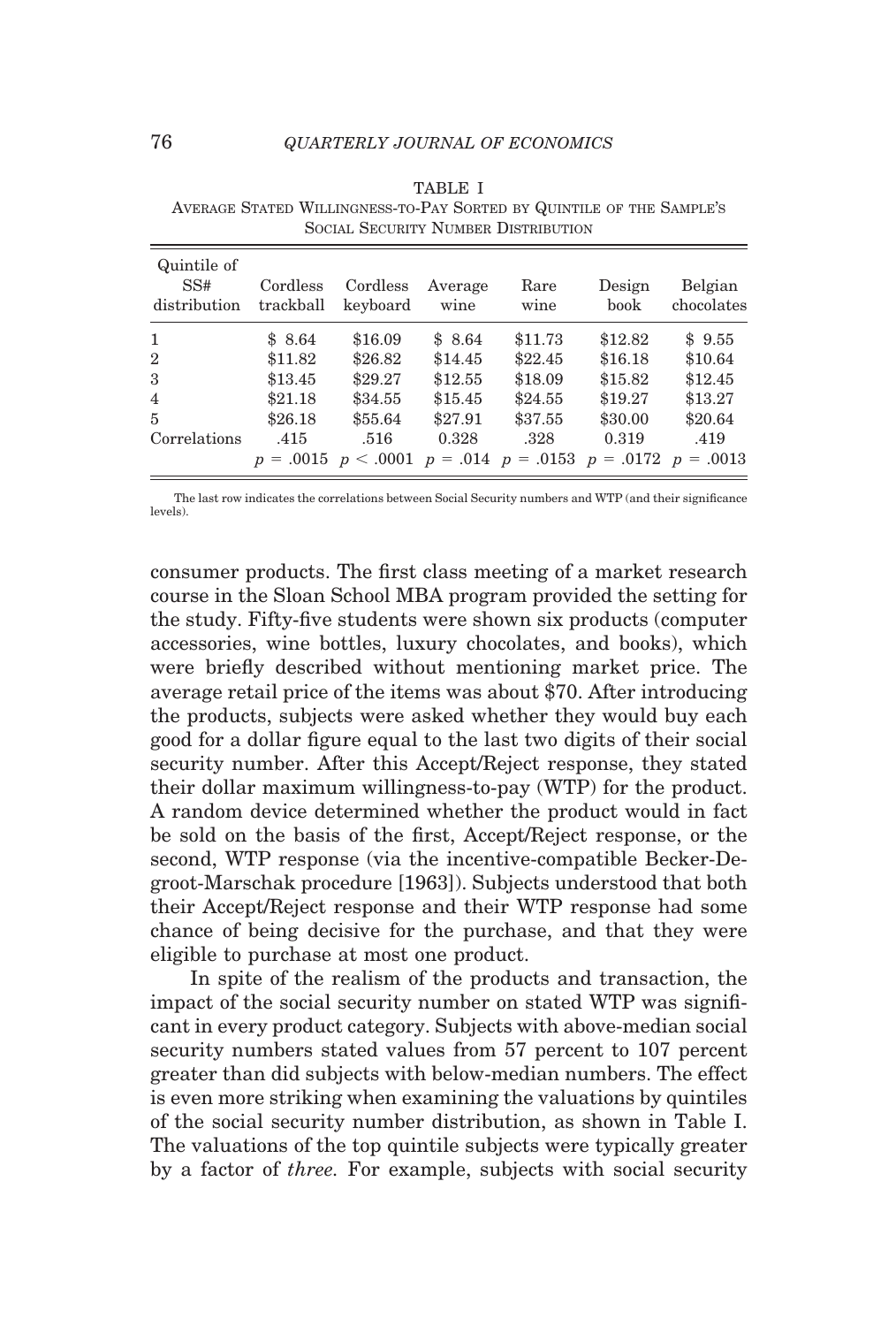numbers in the top quintile were willing to pay \$56 on average for a cordless computer keyboard, compared with \$16 on average for subjects with bottom quintile numbers. Evidently, these subjects did not have, or were unable to retrieve personal values for ordinary products.

Alongside this volatility of absolute preference we also observed a marked stability of relative preference. For example, the vast majority of subjects (95 percent) valued a cordless keyboard more than a trackball, and the highly rated wine more than the lower-rated wine. Subjects, it seems, did not know how much they valued these items, but they did know the relative ordering within the categories of wine and computer accessories.

### II. COHERENT ARBITRARINESS

The sensitivity of WTP to anchors suggests that consumers do not arrive at a choice or at a pricing task with an inventory of preexisting preferences and probability distributions, which is consistent with a great deal of other psychological evidence [Kahneman and Miller 1986; Payne, Bettman, and Johnson 1993; Drolet, Simonson, and Tversky 2000]. Rather than specific WTP values for products, consumers probably have some range of acceptable values. If a give-or-take price for a product falls outside this range, then the purchase decision is straightforward: "Don't Buy" if the price is above the range, and "Buy" if the price is below the range. But, what if the stated price falls within the WTP range, so that the range does not determine the decision, one way or the other? We do not know much about how a choice in such a case might be made. We do know that if the situation demands a choice, then the person will in fact choose, i.e., will either purchase or not purchase. We assume that this "foundational" choice then becomes a part of that person's stock of decisional precedents, ready to be invoked the next time a similar choice situation arises [Gilboa and Schmeidler 1995].

To relate this discussion to our actual experiment, suppose that a subject with a social security number ending with 25 has an a priori WTP range of \$5 to \$30 for wine described as "average," and \$10 to \$50 for the "rare" wine. Both wines, therefore, might or might not be purchased for the \$25 price. Suppose that the subject indicates, for whatever reason, that she would be willing to purchase the average bottle for \$25. If we were to ask her a moment later whether she would be willing to purchase the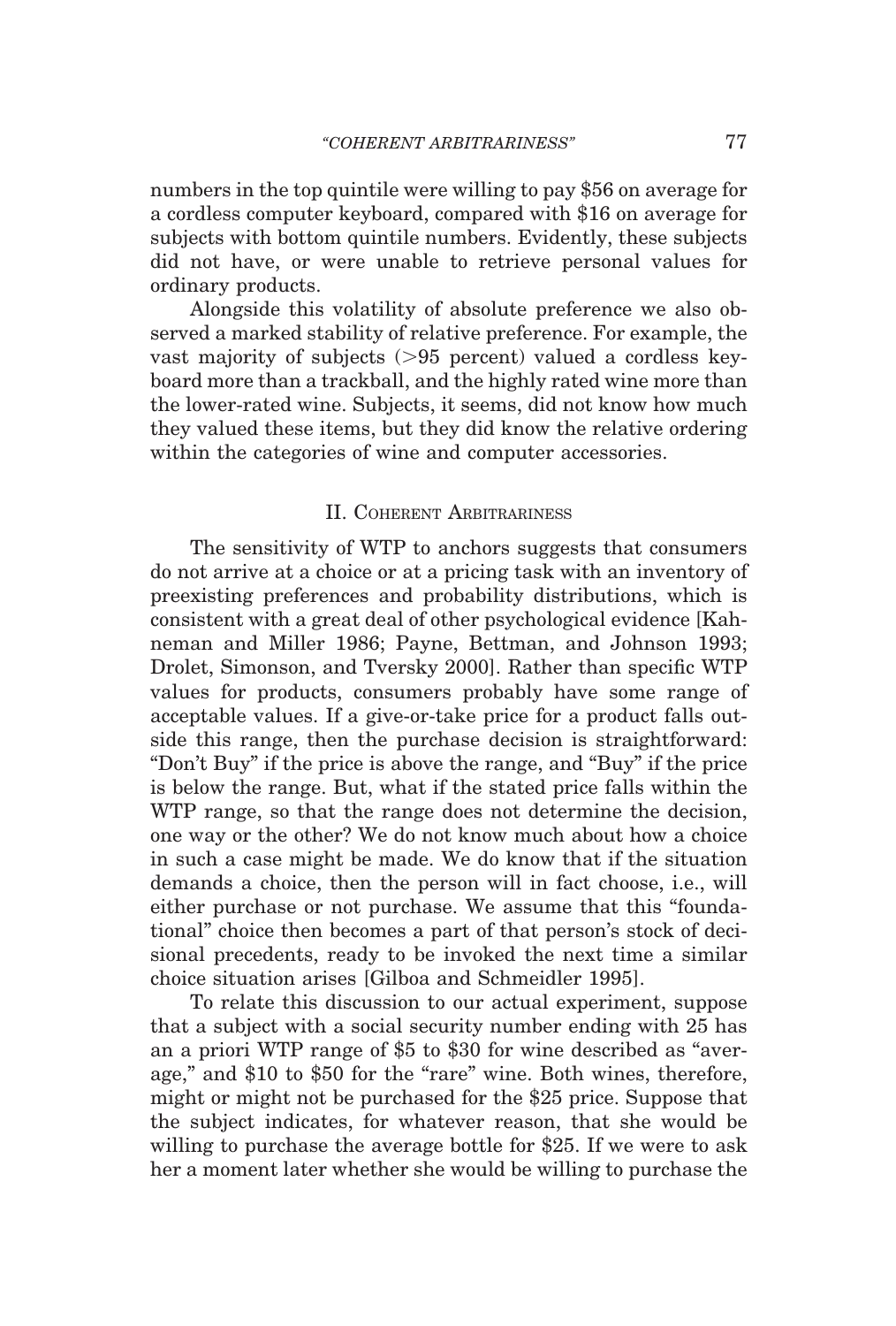"rare" bottle for \$25, the answer would obviously be "yes," because from her perspective this particular "choice problem" has been solved and its solution is known: if an average wine is worth at least \$25, then a rare wine must be worth more than \$25! Moreover, when the subject is subsequently asked to provide WTP values for the wines, then that problem, too, is now substantially constrained: the prices will have to be ordered so that both prices are above \$25 and the rare wine is valued more.

There are many psychological details that we are not specifying. We do not say much about how the choice is made if the price falls within the range, nor do we propose a psychological mechanism for the anchoring effect itself. There are several psychological accounts of anchoring, and for our purposes it is not necessary to decide between them [Epley and Gilovich 2001; Mussweiler and Strack 2001]. The substantive claims we do make are the following: first, in situations in which valuations are not constrained by prior precedents, choices will be highly sensitive to normatively irrelevant influences and considerations such as anchoring. Second, because decisions at the earlier stages are used as inputs for future decisions, an initial choice will exert a normatively inappropriate influence over subsequent choices and values. Third, if we look at a series of choices by a single individual, they will exhibit an orderly pattern (coherence) with respect to numerical parameters like price, quantity, quality, and so on.<sup>3</sup>

Behaviorally then, consumers in the marketplace may largely obey the axioms of revealed preference; indeed, according to this account, a person who remembered all previous choices and accepted the transitivity axiom would never violate transitivity. However, we cannot infer from this that these choices reveal true preferences. Transitivity may only reflect the fact that consumers *remember* earlier choices and make subsequent

<sup>3.</sup> Another research literature, on "evaluability," is also relevant here. "Evaluability" has been identified as the cause of preference reversals that arise when options are evaluated either jointly (within subject) or separately (between subject). Hsee, Loewenstein, Blount, and Bazerman [1999] explain these reversals by assuming that it is more difficult to evaluate some attributes separately than jointly, depending on whether the attributes have well-established standards. For example, subjects in one study were asked to assess two political candidates, one<br>who would bring 1000 jobs to the district and the other who would bring 5000 jobs<br>to the district but had a DUI conviction. When the candida separately, the first candidate was judged more favorably, presumably because the employment figure was hard to evaluate. However, when the candidates were compared side-by-side, people indicated that the employment difference more than compensated for the DUI conviction, and gave their preference to the second candidate.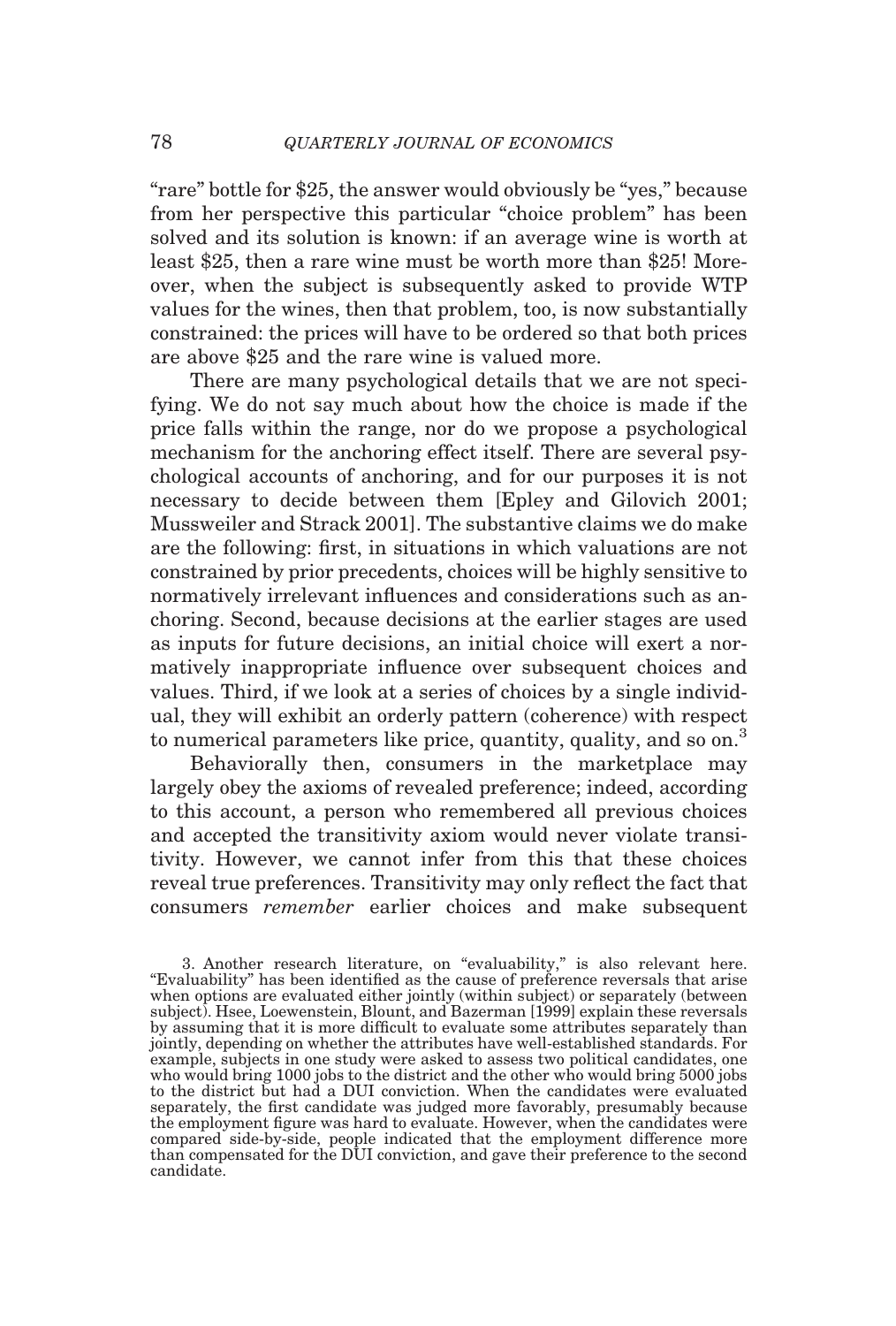choices in a fashion that is consistent with them, not that these choices are generated from preexisting preferences.

## III. VALUATION OF NOVEL PAIN EXPERIENCES

If preferences and valuations at a moment in time are largely inferences that a person draws from the history of his or her own previous decisions, a natural question that arises is whether the inference has a narrow scope (restricted only to very similar previous choices) or whether the scope is more general. For example, if I go on record as being willing to pay \$25 for a wine, will that only influence my subsequent willingness-to-pay for wine, for a broader range of items or experiences, or even for pleasures generally? The broader the scope of inferences, the more will previous choices constrain any future choice. If purchases of specific products and services function as precedents not just for those same items but also for the general valuation of pleasure (including here the avoidance of discomfort), then an adult consumer should have accumulated an inventory of previous choices sufficient to stabilize his or her dollar valuation of hedonic experiences.

In the next five experiments, we address the question of whether consumers do indeed enter the laboratory with a stable, preexisting valuation of pleasure and pain. In each experiment, subjects stated their willingness to accept (WTA) pains of different durations (induced by a loud noise played over headphones)—in exchange for payment. Subjects were initially exposed to a sample of the noise, and then asked whether hypothetically—they would be willing to experience the same noise again in exchange for a payment of magnitude *X* (with *X* varied across subjects). Their actual WTAs were then elicited for different noise durations.

We used this artificial hedonic "product" for several reasons. First, we were able to provide subjects with a sample of the experience before they made subsequent decisions about whether to experience it again in exchange for payment. They therefore entered the pricing phase of the experiment with full information about the experience they were pricing. Second, we wanted to avoid a situation in which subjects could solve the pricing problem intellectually, without drawing on their own sensory experience. Annoying sounds have no clear market price, so our subjects could not refer to similar decisions made outside the laboratory as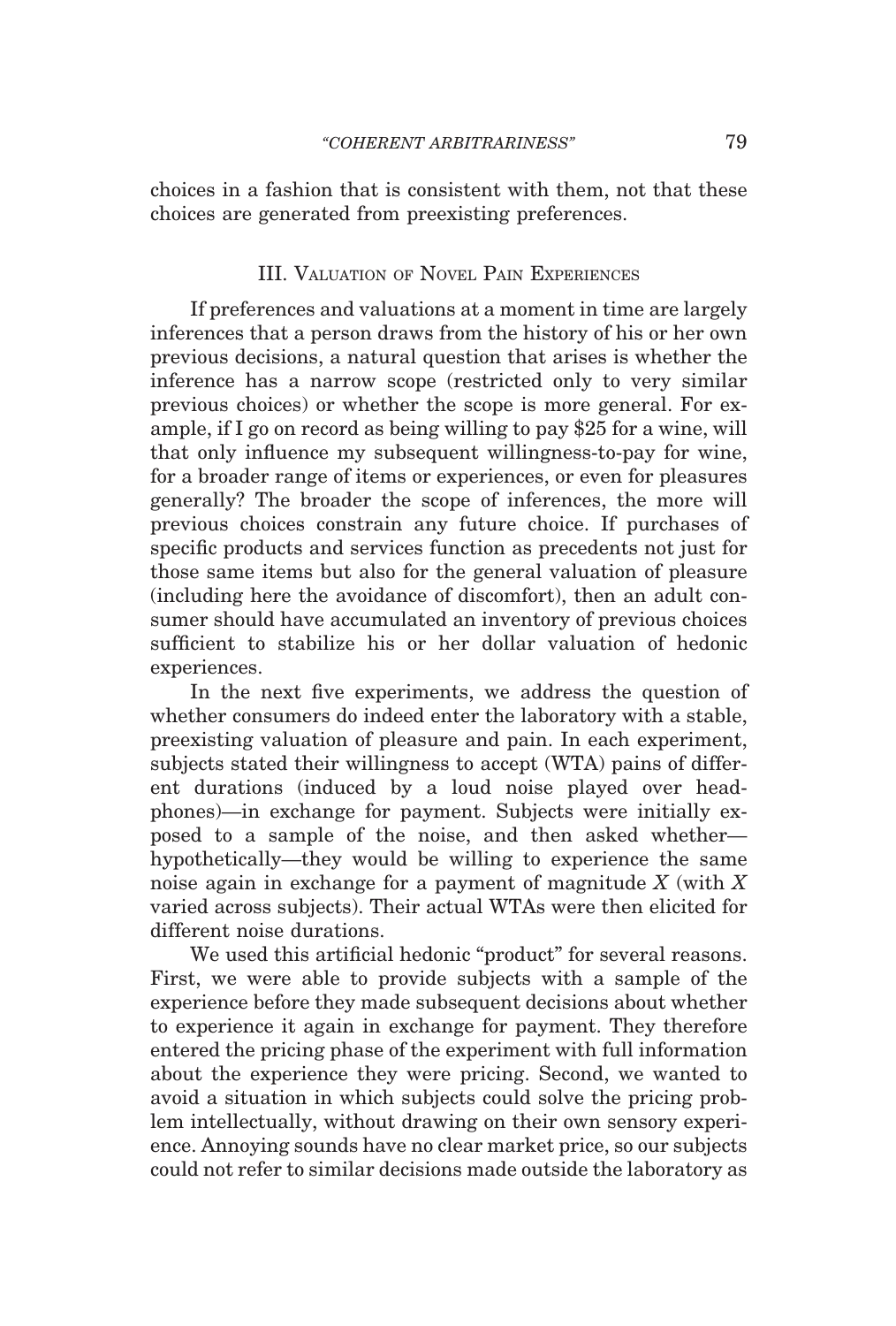a basis for their valuations. Third, we wanted to make the money stakes in this decision comparable to the stakes in routine consumer expenditures. The plausible range of values for avoiding the annoying sounds in our experiments ranges from a few cents, to several dollars. Fourth, with annoying sounds it is possible to re-create the same hedonic experience repeatedly, permitting an experiment with repeated trials. Prior research shows that with annoying sounds, unlike many other types of pleasures and pains, there is little or no satiation or sensitization to repeated presentations of annoying sounds [Ariely and Zauberman 2000].

## IV. EXPERIMENT 2: COHERENTLY ARBITRARY VALUATION OF PAIN

The goal of Experiment 2 was to test 1) whether valuation of annoying sounds was susceptible to an anchoring manipulation; 2) whether additional experience with the sounds would erode the influence of the anchor; and 3) whether valuation would be sensitive to a within-subject manipulation of the duration of the annoying sound, thus demonstrating coherence with respect to this attribute.

One hundred and thirty-two students from the Massachusetts Institute of Technology participated in the experiment. Approximately half were undergraduates, and the rest were MBA students or, in a few cases, recruiters from large investment banks. Subjects were randomly assigned to six experimental conditions. The experiment lasted about 25 minutes, and subjects were paid according to their performance as described below.

At the beginning of the experiment, all subjects listened to an annoying, 30-second sound, delivered through headphones. The sound was a high-pitched scream (a triangular wave with frequency of 3,000 Hz), similar to the broadcasting warning signal.

The main experimental manipulation was the anchor price, which was manipulated between-subject at three levels: an anchor price of 10¢ (**low-anchor**), and anchor price of 50¢ (**highanchor**), and no anchor (**no-anchor**). Subjects in the low-anchor [high-anchor] condition first encountered a screen that read:<sup>4</sup>

*In a few moments we are going to play you a new unpleasant tone over your headset. We are interested in how annoying you find it to be. Immediately*

4. In a different study [Ariely, Loewenstein, and Prelec 2002] we tested whether the order in which subjects received the sample and the anchor made a difference. It did not.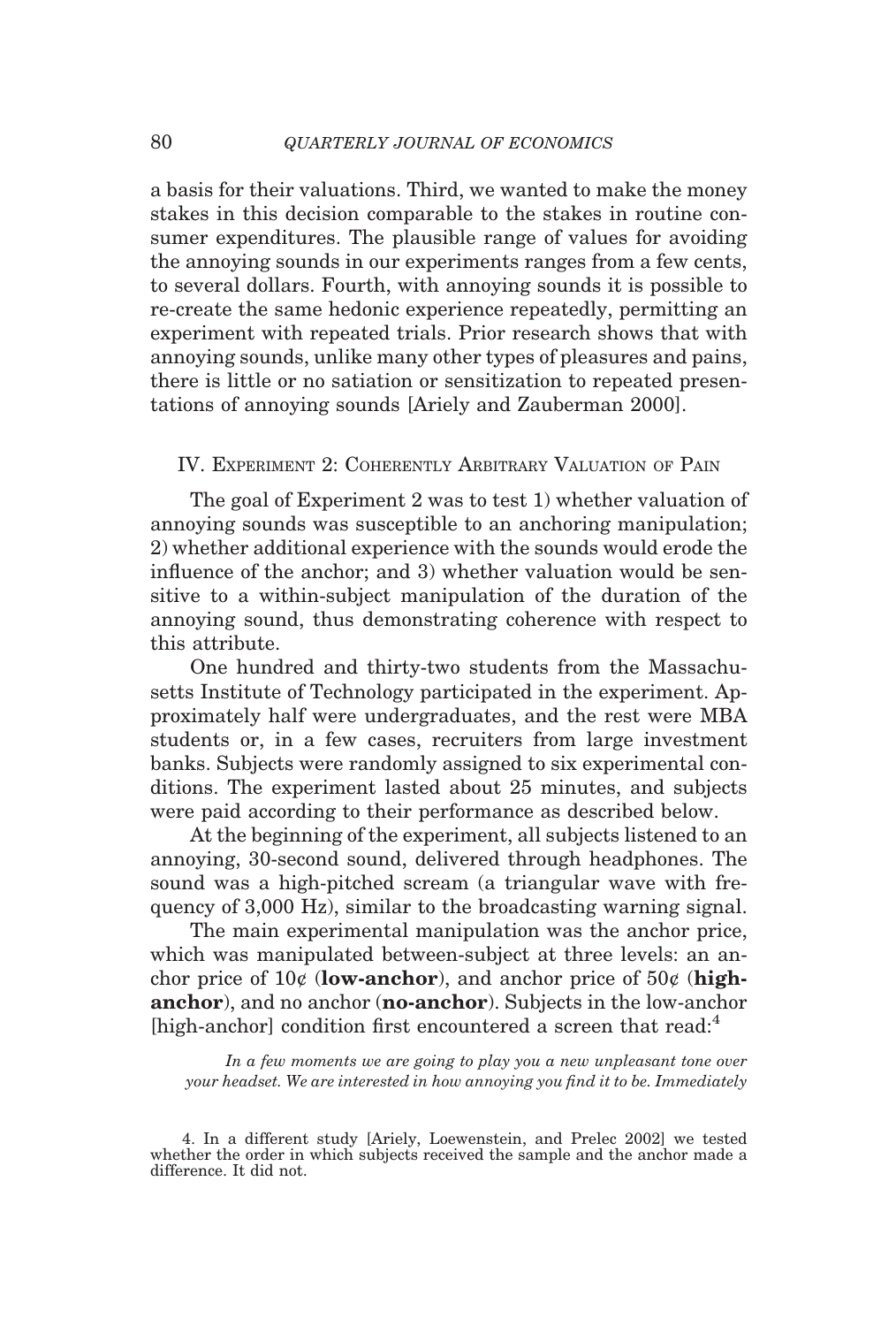*after you hear the tone, we are going to ask you whether you would be willing to repeat the same experience in exchange for a payment of 10¢ [50¢].*

Subjects in the no-anchor condition listened to the sound but were not given any external price and were not asked to answer any hypothetical question.

Before the main part of the experiment started, subjects were told that they would be asked to indicate the amount of payment they required to listen to sounds that differed in duration but were identical in quality and intensity to the one they had just heard. Subjects were further told that on each trial the computer would randomly pick a price from a given price distribution. If the computer's price was higher than their price, the subject would hear the sound and also receive a payment corresponding to the price that the computer had randomly drawn. If the computer's price was lower than their price, they would neither hear the sound nor receive payment for that trial. Subjects were told that this procedure ensured that the best strategy is to pick the minimum price for which they would be willing to listen to the sound, not a few pennies more and not a few pennies less. The prices picked by the computer were drawn from a triangle-distribution ranging from  $5¢$  to  $100¢$ , with the lower numbers being more frequent than the higher numbers. The distribution was displayed on the screen for subjects to study and, importantly, the distribution was the same for all subjects.

After learning about the procedure, subjects engaged in a sequence of nine trials. On each trial, they were informed of the duration of the sound they were valuing (10, 30, or 60 seconds) and were asked to indicate their WTA for the sound. The three durations were presented either in an increasing (10 seconds, 30 seconds, 60 seconds) or decreasing order (60 seconds, 30 seconds, 10 seconds). In both cases, each ordered sequence repeated itself three times, one after the other. After each WTA entry, the computer asked subjects whether they were willing to experience the sound for that price minus  $5¢$ , and whether they would experience it for that price plus 5¢. If subjects did not answer "no" to the first question and "yes" to the second, the computer drew their attention to the fact that their WTA was not consistent with their responses, and asked to them to reconsider their WTA price.

After finalizing a WTA value, subjects were shown their price along with the random price drawn from the distribution. If the price specified by the subject was higher than the computer's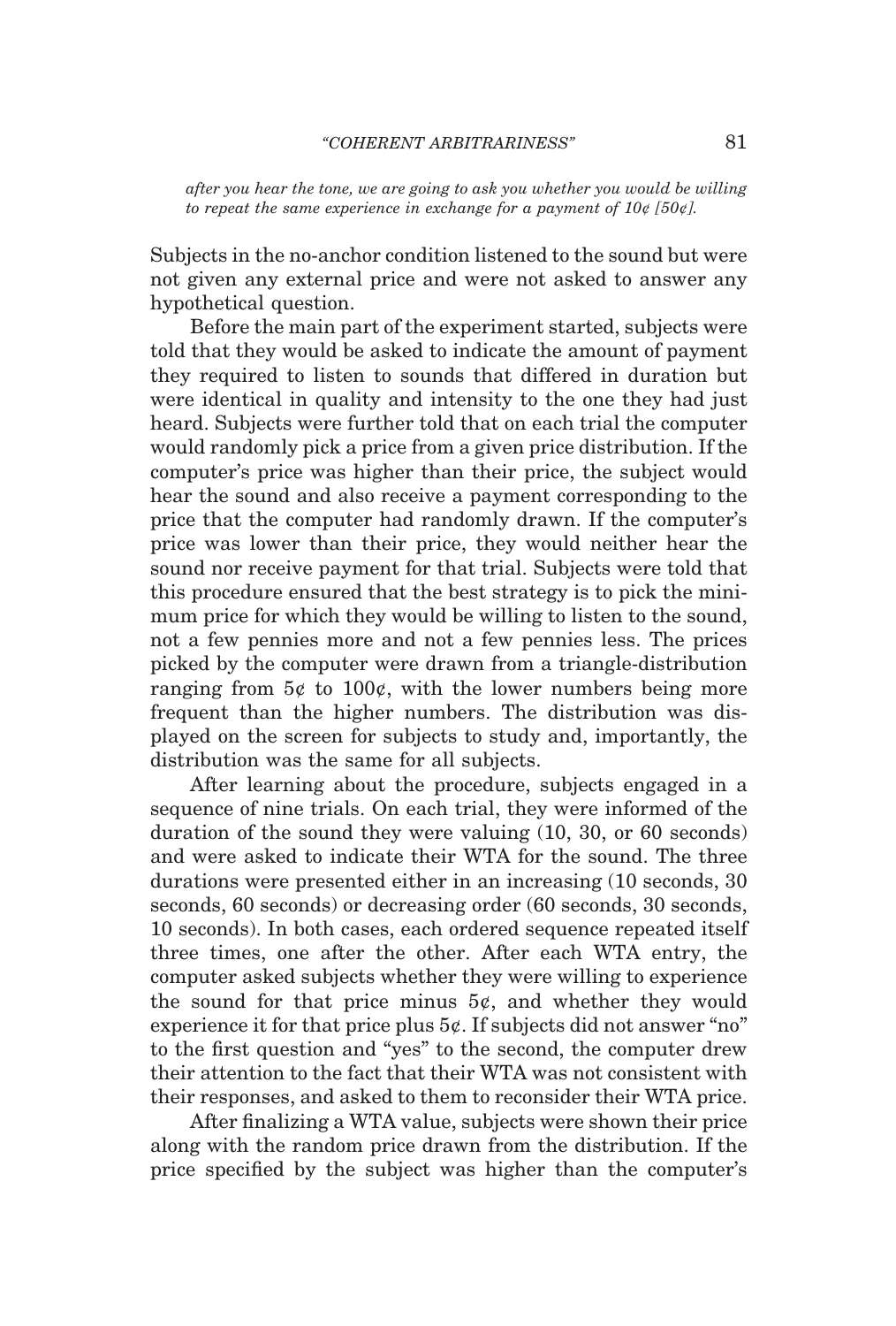price, the subject did not receive any payment for that trial and continued directly to the next trial. If the price set by the subject was lower than the computer's price, the subject heard the sound over the headphones, was reminded that the payment for the trial would be given to them at the end of the experiment, and then continued to the next trial. At the end of the nine trials, all subjects were paid according to the payment rule.

*Results.* A set of simple effect comparisons revealed that average WTA in the high-anchor condition  $[M = 59.60]$  was significantly higher than average WTA in either the low-anchor  $\text{condition} \; [M = 39.82; \; F(1,126) = 19.25, \; p \; < \; 0.001] \; \, \text{or} \; \, \text{the}$  ${\tt no\text{-}anchor\,\,\, condition \,\,\, [M\,\,\,=\,\,\,43.87; \,\,\,F(1,126) \,\,\,=\,\,\, 12.17, \,\,\, p \,\,\, \leq \,\, 12.17,}$ 0.001].<sup>5</sup> WTA in the low-anchor condition was not significantly different from WTA in the no-anchor condition  $[p = 0.37]$ . Because subjects in the high-anchor condition specified higher WTAs, they naturally listened to fewer sounds  $[M = 2.8]$  than subjects in the low-anchor and no-anchor conditions  $Ms = 4.5$ and 4.1;  $F(1,126) = 14.26, p < 0.001$ ]. High-anchor subjects also earned significantly less money on average  $[M = $1.53]$ than those in the no-anchor condition and the low-anchor condi- $\text{tion} \; [Ms = \$2.06, \, \text{and} \; \$2.16; \, F(1,126) = 7.99, \, p \, < \, 0.005].$ 

Although there was a significant drop in WTA values from  $\text{the first to the second replication} \ [F(1,252) = 17.54, p < 0.001],$ there was no evidence of convergence of WTA among the different anchor conditions. Such convergence would have produced a significant interaction between the repetition factor and the anchoring manipulation, but this interaction was not significant.6

WTA values were highly sensitive to duration in the expected  $\text{direction}\ [F(2,252)=294.46,\ p< 0.001]$  (for more discussion of sensitivity to duration see Ariely and Loewenstein [2000] and Kahneman, Wakker, and Sarin [1997]). The mean price for the 10 second sound  $[M = 28.35]$  was significantly lower than the mean

<sup>5.</sup> For the purpose of statistical analysis, responses above  $100¢$  (7.7 percent) were truncated to  $101\ell$  (the highest random price selected by computer was  $100\ell$ , so responses above  $101¢$  were strategically equivalent). Repeating the analyses

using untruncated values did not qualify any of the findings. 6. A variety of different tests of convergence produced similar results. First, we carried out an ANOVA analysis in which we took only the first and last trial as the repeated measure dependent variable. Again, the interaction between trial (first versus last) and the anchoring manipulation was nonsignificant. We also estimated the linear trend of WTA over time for each subject. The estimated trends were decreasing, but the rate of decline did not differ significantly between the two anchoring conditions.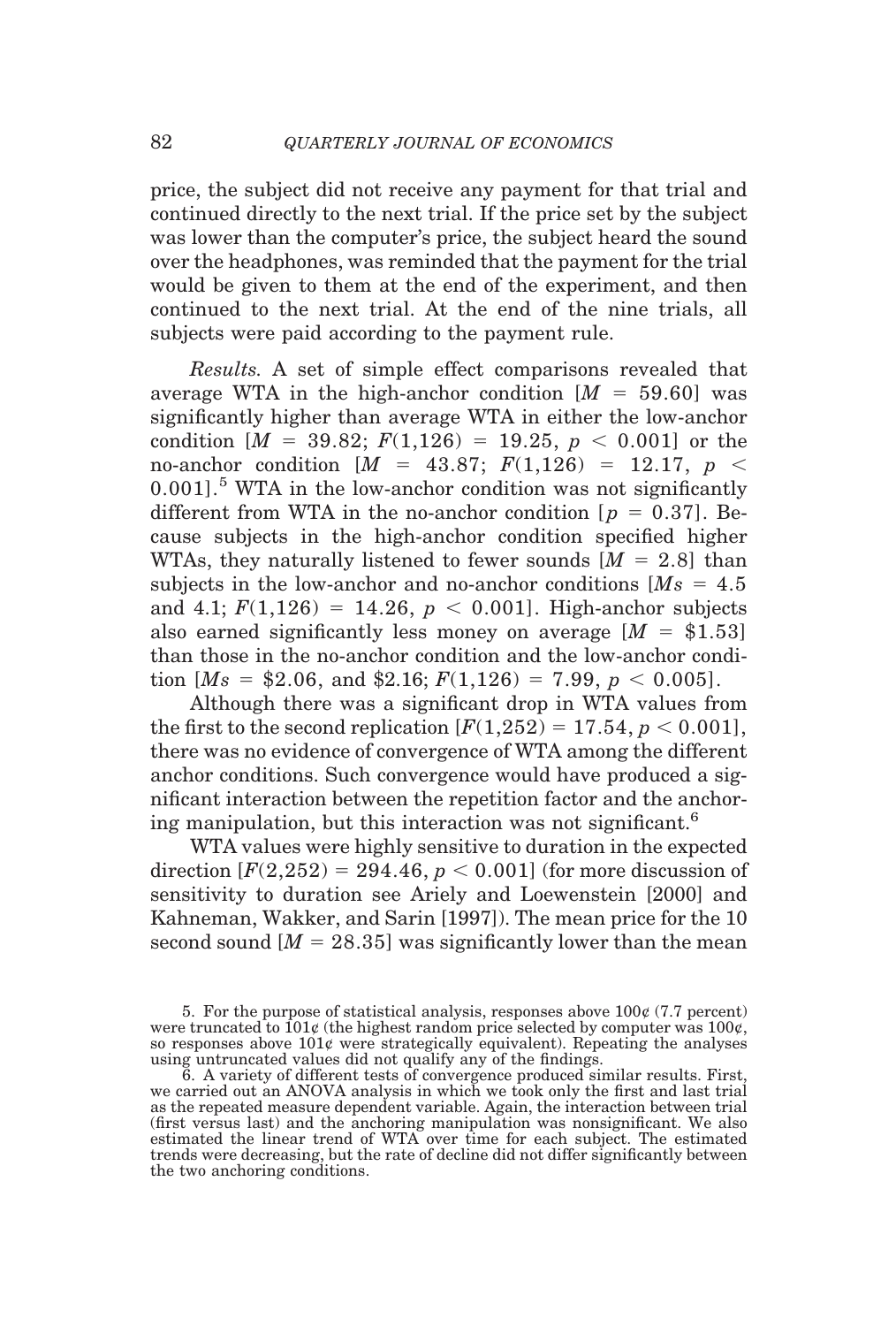

Mean WTA for the Nine Trials in the Three Anchor Conditions The panel on the left shows the increasing condition (duration order of 10, 30, and 60 seconds). The panel on the right shows the decreasing condition (duration order of 60, 30, and 10 seconds).

price for the 30 second sound  $[M = 48.69; F(1,252) = 169.46,$  $p < 0.001$ ], and the mean price for the 30 second sound was lower than the mean price for the 60 second sound  $M = 66.25$ ;  $F(1,252) = 126.06, p < 0.001$ ].

Figure I provides a graphical illustration of the results thus far. First, the vertical displacement between the lines shows the powerful effect of the anchoring manipulation. Second, despite the arbitrariness revealed by the effect of the anchoring manipulation, there is a strong and almost linear relationship between WTA and duration. Finally, there is no evidence of convergence between the different conditions across the nine trials.

Figure II provides additional support for the tight connection between WTA and duration. For each subject, we calculated the ratio of WTA in each of the durations to each of the other durations, and plotted these separately for the three conditions. As can be seen in the figure, the ratios of WTAs are stable, and independent of condition (there are no significant differences by condition).

In summary, Experiment 2 demonstrates arbitrary but coherent pricing of painful experiences, even when there is no uncertainty about the nature or duration of the experience. Nei-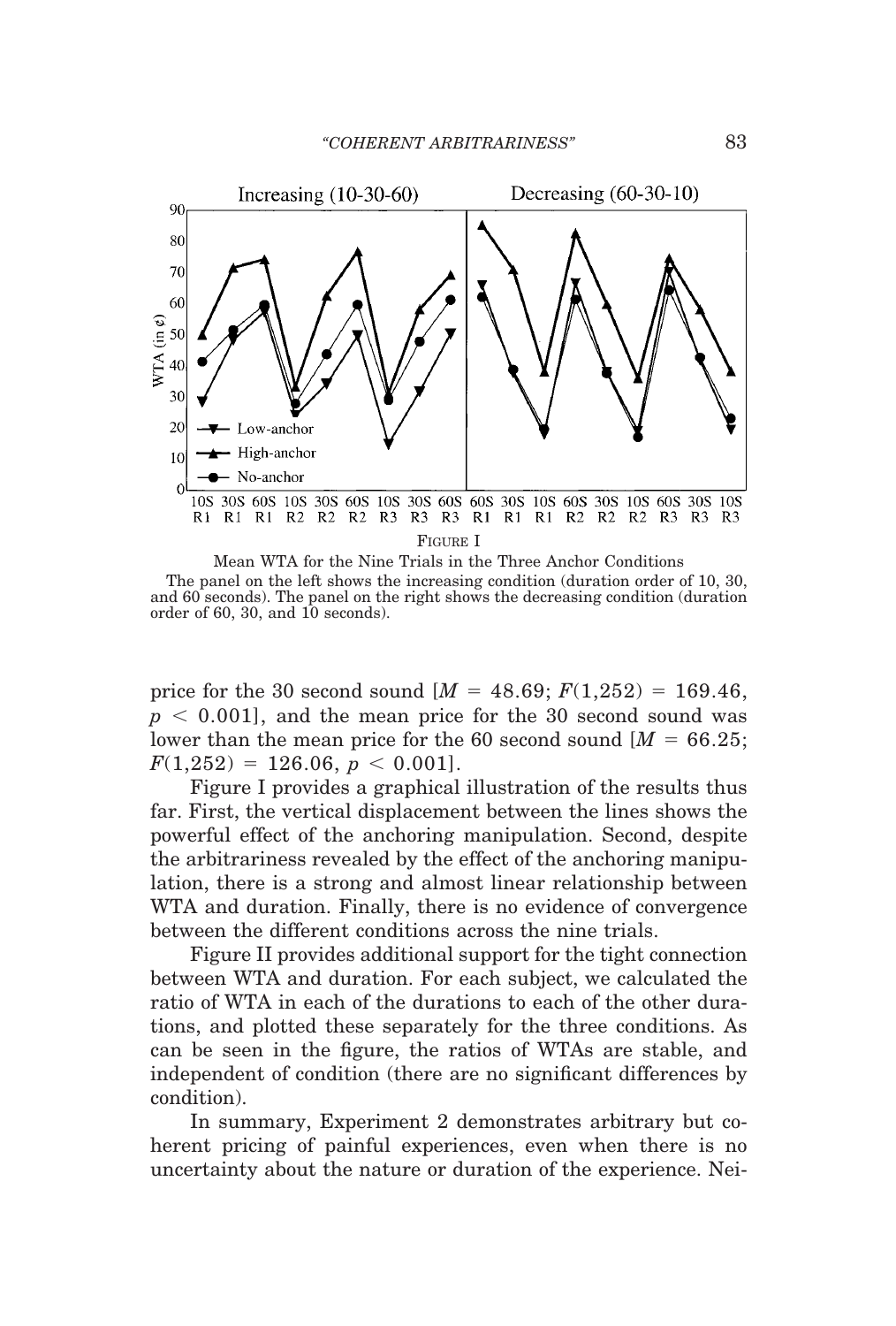

Error bars are based on standard errors.

ther repeated experience with the event, nor confrontation with the same price distribution, overrode the impact of the initial anchor.

#### V. EXPERIMENT 3: RAISING THE STAKES

Experiment 3 was designed to address two possible objections to the previous procedure. First, it could be argued that subjects might have somehow believed that the anchor was informative, even though they had experienced the sound for themselves. For example, they might have thought that the sound posed some small risk to their hearing, and might have believed that the anchor roughly corresponded to the monetary value of this risk. To eliminate this possibility, Experiment 3 used subjects' own social security numbers as anchors. Second, one might be concerned that the small stakes in the previous experiment provided minimal incentives for accurate responding, which may have increased the arbitrariness of subjects' responses and their sensitivity to the anchor. Experiment 3, therefore, raised the stakes by a factor of ten. In addition, at the end of the experiment, we added a question designed to test whether the anchor-induced changes in valuation carry over to trade-offs involving other experiences.

Ninety students from the Massachusetts Institute of Tech-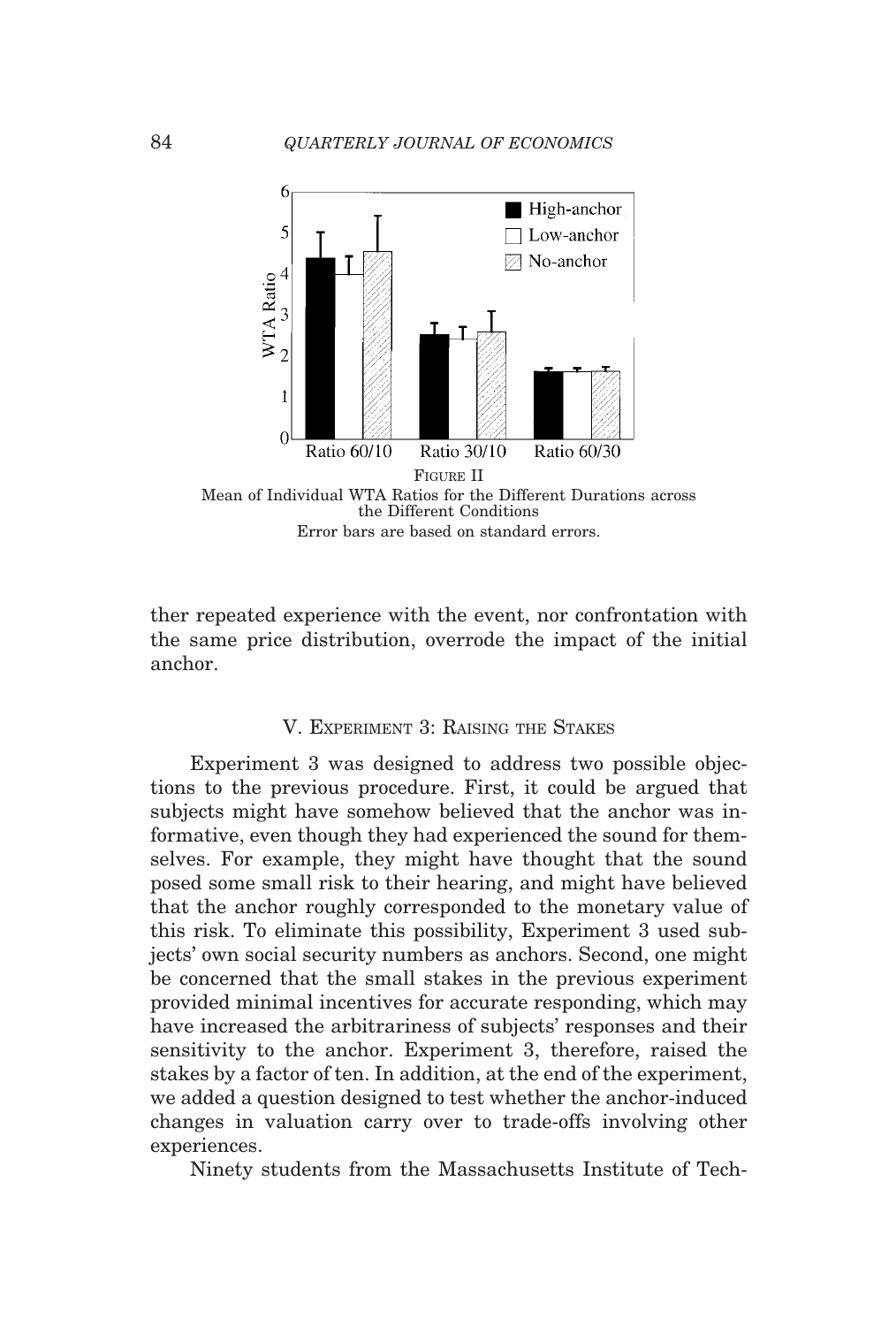nology participated in the experiment. The procedure closely followed that of Experiment 2, except that the stimuli were ten times as long: the shortest stimulus lasted 100 seconds; the next lasted 300 seconds, and longest lasted 600 seconds. The manipulation of the anchor in this experiment was also different. At the onset of the experiment, subjects were asked to provide the first three digits of their social security number and were instructed to turn these digits into a money amount (e.g., 678 translates into \$6.78). Subjects were then asked whether, hypothetically, they would listen again to the sound they just experienced (for 300 seconds) if they were paid the money amount they had generated from their social security number.

In the main part of the experiment, subjects had three opportunities to listen to sounds in exchange for payment. The three different durations were again ordered in either an increasing set (100 seconds, 300 seconds, 600 seconds) or a decreasing set (600 seconds, 300 seconds, 100 seconds). In each trial, after they indicated their WTA, subjects were shown both their own price and the random price drawn from the distribution (which was the distribution used in Experiment 2 but multiplied by 10). If the price set by the subject was higher than the computer's price, subjects continued directly to the next trial. If the price set by the subjects was lower than the computer's price, subjects received the sound and the money associated with it (the amount set by the randomly drawn number), and then continued to the next trial. This process repeated itself three times, once for each of the three durations.

After completing the three trials, subjects were asked to rank-order a list of events in terms of how annoying they found them (for a list of the different tasks, see Table II). At the end of the experiment, subjects were paid according to the payment rule.

*Results.* The three digits entered ranged from 041 (translated to \$0.41) to 997 (translated to \$9.97), with a mean of 523 and a median of 505. Figure III compares the prices demanded by subjects with social security numbers above and below the median. It is evident that subjects with lower social security numbers required substantially less payment than subjects with higher numbers [ $Ms = $3.55,$  and  $$5.76; F(1,88) = 28.45, p <$ 0.001). Both groups were coherent with respect to duration, demanding more payment for longer sounds  $[F(2,176) = 92.53]$ ,  $p < 0.001$ ]. As in the previous experiment, there was also a small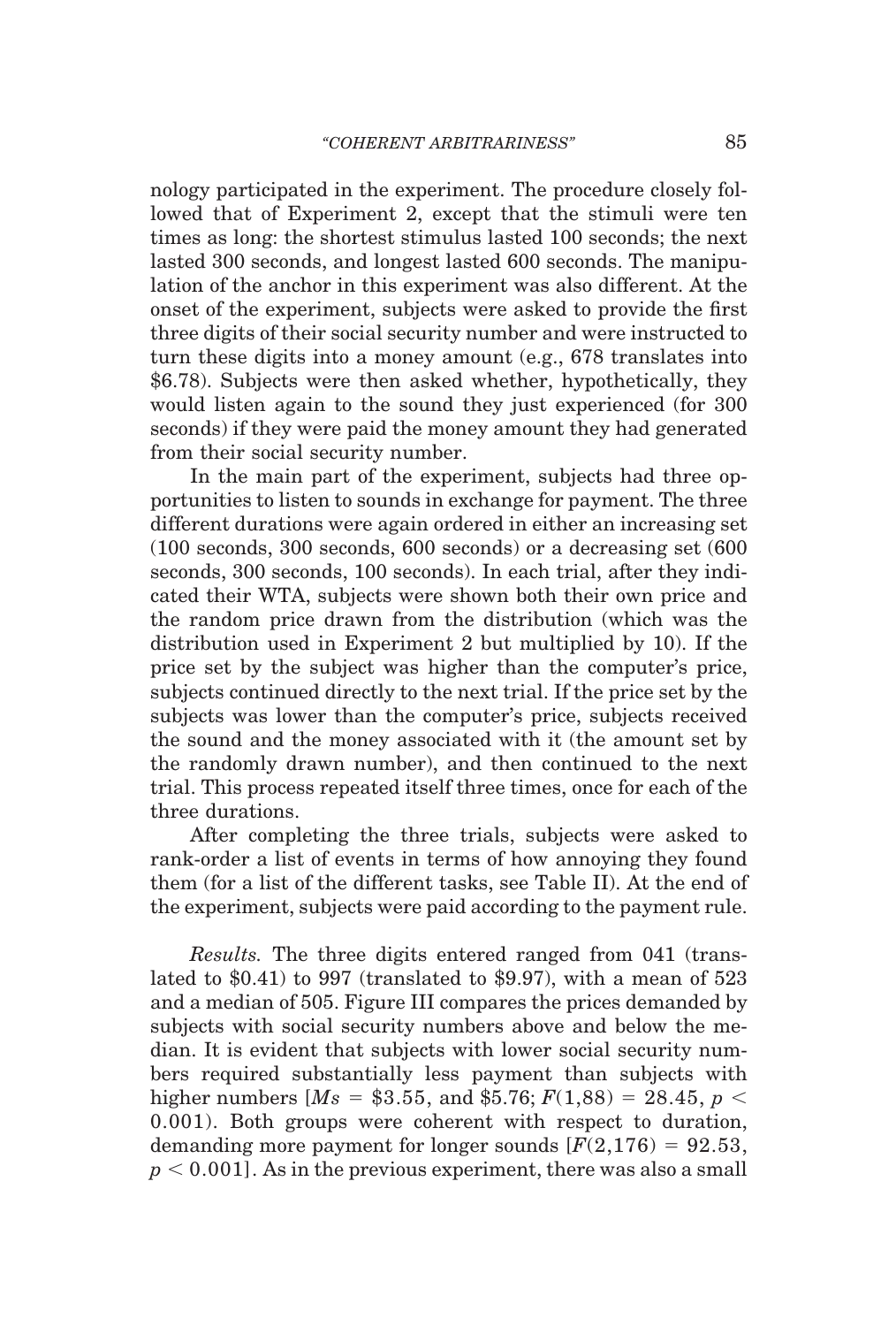|    | The event                                                           | Mean<br>rank |
|----|---------------------------------------------------------------------|--------------|
|    | 1 Missing your bus by a few seconds                                 | 4.3          |
|    | 2 Experiencing 300 seconds of the same sound you experienced        | 5.1          |
|    | 3 Discovering you purchased a spoiled carton of milk                | 5.2          |
|    | Forgetting to return a video and having to pay a fine               | 5.4          |
| 5  | Experiencing a blackout for an hour                                 | 5.8          |
| 6  | Having a blood test                                                 | 6.0          |
|    | Having your ice cream fall on the floor                             | 6.0          |
|    | 8 Having to wait 30 minutes in line for your favorite restaurant    | 6.2          |
| 9  | Going to a movie theater and having to watch it from the second row | 6.7          |
|    | 10 Losing your phone bill and having to call to get another copy    | 7.3          |
| 11 | Running out of toothpaste at night                                  | 8.1          |

TABLE II

The different events that subjects were asked to order-rank in terms of their annoyance, at the end of Experiment 3. The items are ordered by their overall mean ranked annoyance from the most annoying (lower numbers) to the least annoying (high numbers).

but significant interaction between anchor and duration  $[F(2,176) = 4.17, p = 0.017].$ 

If subjects have little idea about how to price the sounds initially, and hence rely on the random anchor in coming up with



Mean WTA (in Dollars) for the Three Annoying Sounds The data are plotted separately for subjects whose three-digit anchor was below the median (low anchor) and above the median (high anchor). Error bars are based on standard errors.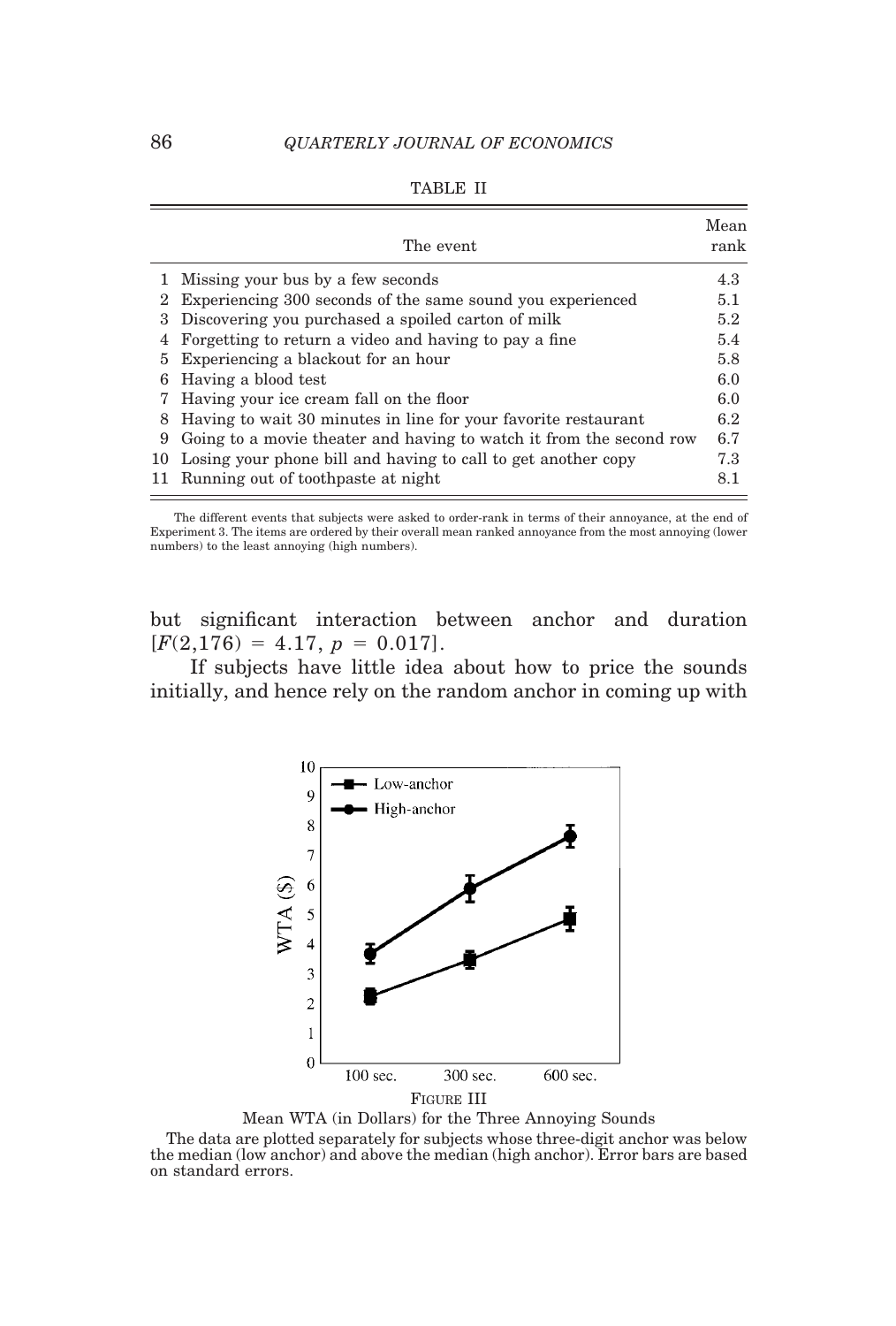

The data are plotted separately for the increasing (100 seconds, 300 seconds, 600 seconds) and the decreasing (600 seconds, 300 seconds, 100 seconds) conditions. Error bars are based on standard errors.

a value, we would expect responses to the initial question to be relatively close to the anchor, regardless of whether the duration was 100 seconds or 600 seconds. However, having committed themselves to a particular value for the initial sound, we would expect the increasing duration group to then adjust their values upward while the decreasing group should adjust their anchor downward. This would create a much larger discrepancy between the two groups' valuations of the final sound than existed for the initial sound. Figure IV shows that the prediction is supported. Initial valuations of the 600 second tone in the decreasing order condition  $[M = $5.16]$  were significantly larger than initial valuations of the 100 second tone in the increasing order condi- $\text{tion} \, \left[ M \, = \, \$3.78; \, t(88) \, = \, 3.1, \, p \, < \, .01 \right], \, \text{but the difference of}$ \$1.38 is not very large. In the second period, both groups evaluated the same 300 second tone, and the valuation in the increasing condition was greater than that of the decreasing condition  $[M_s = $5.56, \text{ and } $3.65; t(88) = 3.5, p < .001]$ . By the final period, the two conditions diverged dramatically with WTA being much higher in the increasing condition compared with the de-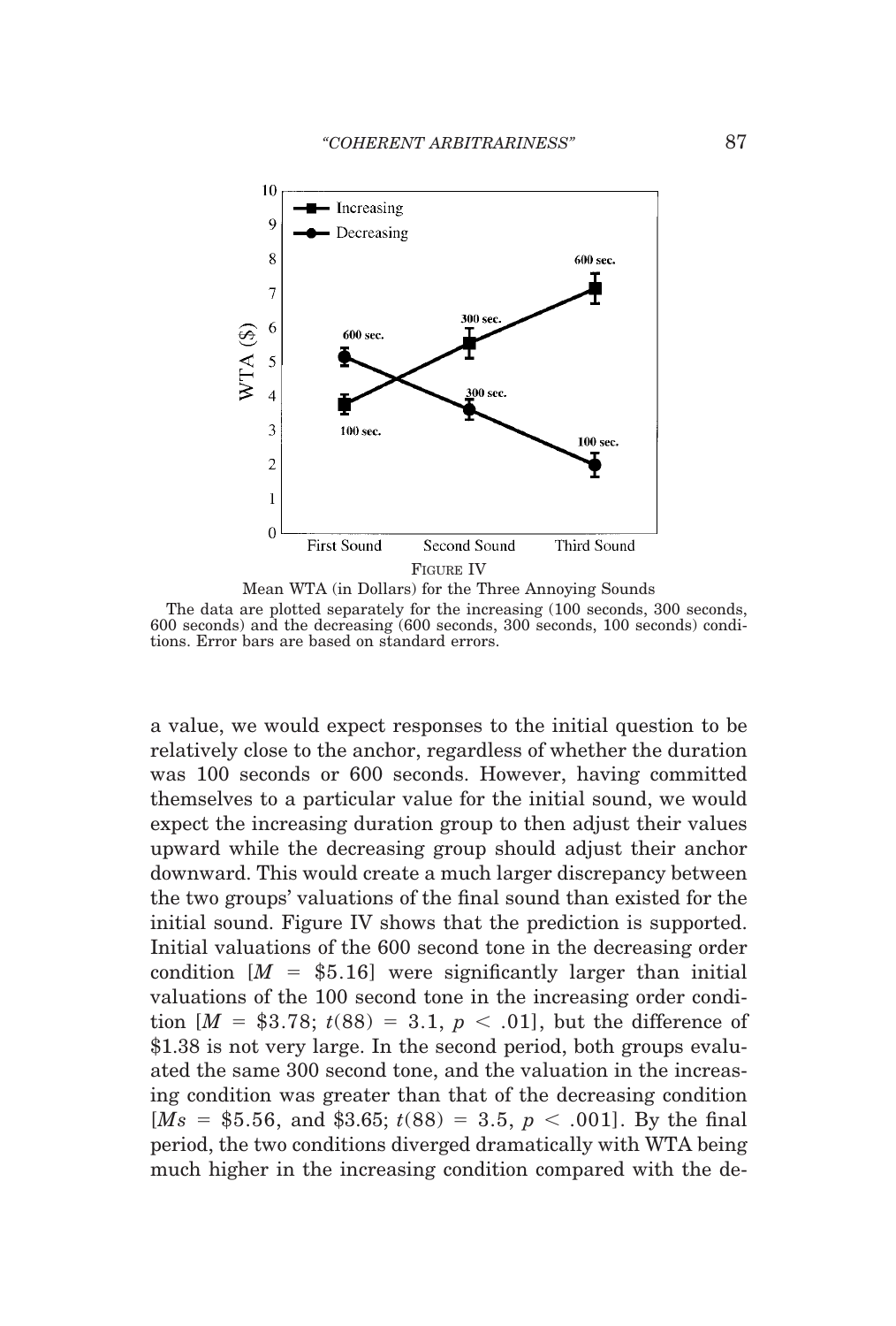$\text{creasing condition} \, \left[ M s \; = \; \$ 7.15, \text{ and } \$ 2.01; \, t(88) \; = \; 9.4, \, p \; < \; 10^{-4} \right]$ .0001].

We now turn to the rank-ordering of the different events in terms of their annoyance (see Table II). Recall that we wanted to see whether the same anchor that influenced subjects' pricing would also influence the way they evaluated the sounds independently of the pricing task. The results showed that the rankordering of the annoyance of the sound was not influenced by either the anchor  $[F(1,86) = 1.33, p = 0.25]$ , or the order  $[F(1,86) = 0.221, p = 0.64]$ . In fact, when we examined the correlation between the rank-ordering of the annoyance of the sound and the initial anchor, the correlation was slightly negative  $(-0.096)$ , although this finding was not significant ( $p = 0.37$ ).

In summary, Experiment 3 demonstrates that coherent arbitrariness persists even with randomly generated anchors and larger stakes. In addition, the last part of Experiment 3 provides some evidence that the effect of the anchor on pricing does not influence the evaluation of the experience relative to other experiences.

## VI. EXPERIMENT 4: COHERENTLY ARBITRARY VALUATIONS IN THE MARKET

We now consider the possibility that the presence of market forces could reduce the degree of initial arbitrariness or facilitate learning over time. Earlier research that compared judgments made by individuals who were isolated or who interacted in a market found that market forces did reduce the magnitude of a cognitive bias called the "curse of knowledge" by approximately 50 percent [Camerer, Loewenstein, and Weber 1989].

To test whether market forces would reduce the magnitude of the bias, we exposed subjects to an arbitrary anchor (as in the second experiment), but then elicited the WTA values through a multiperson auction, rather than using the Becker-Degroot-Marschak [1963] procedure. Our conjecture was that the market would not reduce the bias, but would lead to a convergence of prices within specific markets. Earlier research found that subjects who had bid on gambles in an auction similar to ours, adjusted their own bids in response to the market price, which carried information about the bids of other market participants [Cox and Grether 1996]. Relying on others' values can be informative in some purchase settings, but in these markets other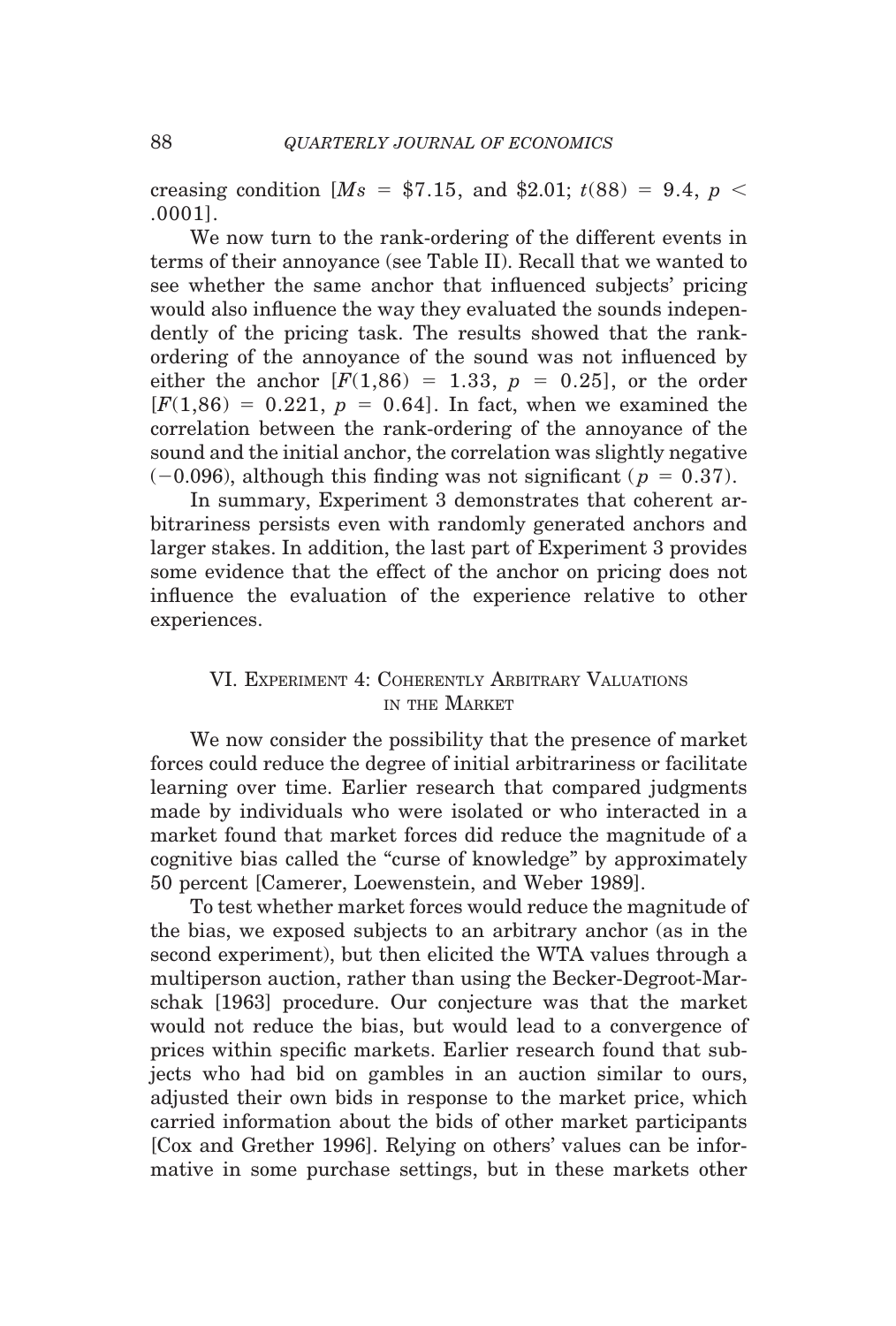participants had been exposed to the same arbitrary anchor. Moreover, having experienced a sample of the noise, subjects had full information about the consumption experience, which makes the valuations of others prescriptively irrelevant.

Fifty-three students from the Massachusetts Institute of Technology participated in the experiment, in exchange for a payment of \$5 and earnings from the experiment. Subjects were told that they would participate in a marketplace for annoying sounds, and that they would bid for the opportunity to earn money by listening to annoying sounds. They participated in the experiment in groups, varying in size from six to eight subjects. The experiment lasted approximately 25 minutes.

The design and procedure were very similar to Experiment 2, but we increased the high anchor to \$1.00 (instead of  $50¢$ ) and used an auction, rather than individual-level pricing procedure. As in the second experiment, the sound durations were 10, 30, or 60 seconds, subjects were given three opportunities to listen to each of these sounds and the order of the durations was manipulated between subjects. In the increasing condition, durations were presented in the order 10, 30, 60 seconds (repeated three times), and in the decreasing condition the durations were in the order 60, 30, 10 seconds (also repeated three times). All subjects first experienced 30 seconds of the same annoying sound that was used in the second experiment. Next, the bidding procedure was explained to the subjects as follows:

*On each trial, the experimenter will announce the duration of the sound to be auctioned. At this stage every one of you will be asked to write down and submit your bid. Once all the bids are submitted, they will be written on the board by the experimenter, and the three people with the lowest bids will get the sound they bid for and get paid the amount set by the bid of the fourth lowest person.*

Subjects were then asked to write down whether, in a hypothetical choice, a sum of  $X(10\phi)$  or  $100\phi$  depending on their condition) would be sufficient compensation for them to listen to the sound again. At this point the main part of the experiment started. On each of the nine trials, the experimenter announced the duration of the sound that was being auctioned; each of the subjects wrote a bid on a piece of paper and passed it to the experimenter, who wrote the bids on a large board. At that point, the three lowest bidders were announced, and they were asked to put on their headphones, and listen to the sound. After the sound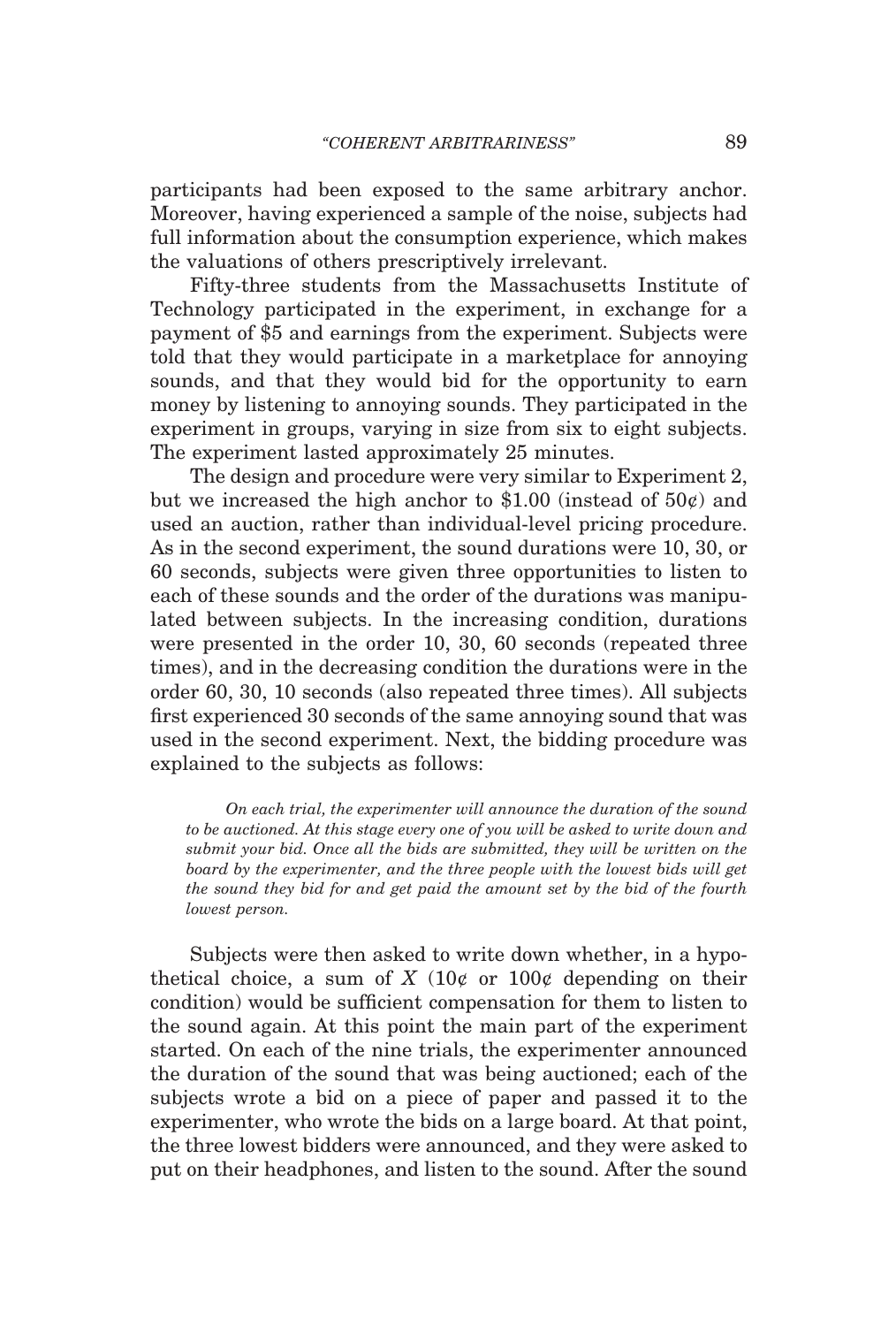

Mean Bids (WTA) and Mean Payment as a Function of Trial and the Two Anchor Conditions

ended the subjects who "won" the sound received the amount set by the fourth lowest bid.

*Results.* The general findings paralleled those from the previous experiments. In the low-anchor condition, the average bids were  $24\ell$ ,  $38\ell$ , and  $67\ell$  for the 10, 30, and 60 second sounds, respectively (all differences between sound durations are significant within a condition), and in the high-anchor condition, the corresponding average bids were  $47¢$ , \$1.32, and \$2.11. Overall, mean WTA in the low-anchor condition was significantly lower than WTA in the high-anchor condition  $[F(1,49) = 20.38, p <$ 0.001]. The difference in the amount of money earned by subjects in the two conditions was quite stunning: the mean payment per sound in the high-anchor condition was \$.59, while the mean payment in the low-anchor condition was only \$.08.

The main question that Experiment 4 was designed to address is whether the WTA prices for the low and high anchor conditions would converge over time. As can be seen from Figure V, there is no evidence of convergence, whether one looks at mean bids or the mean of the prices that emerged from the auction.

Although the bids and auction prices in the different conditions did not converge to a common value, bids *within* each group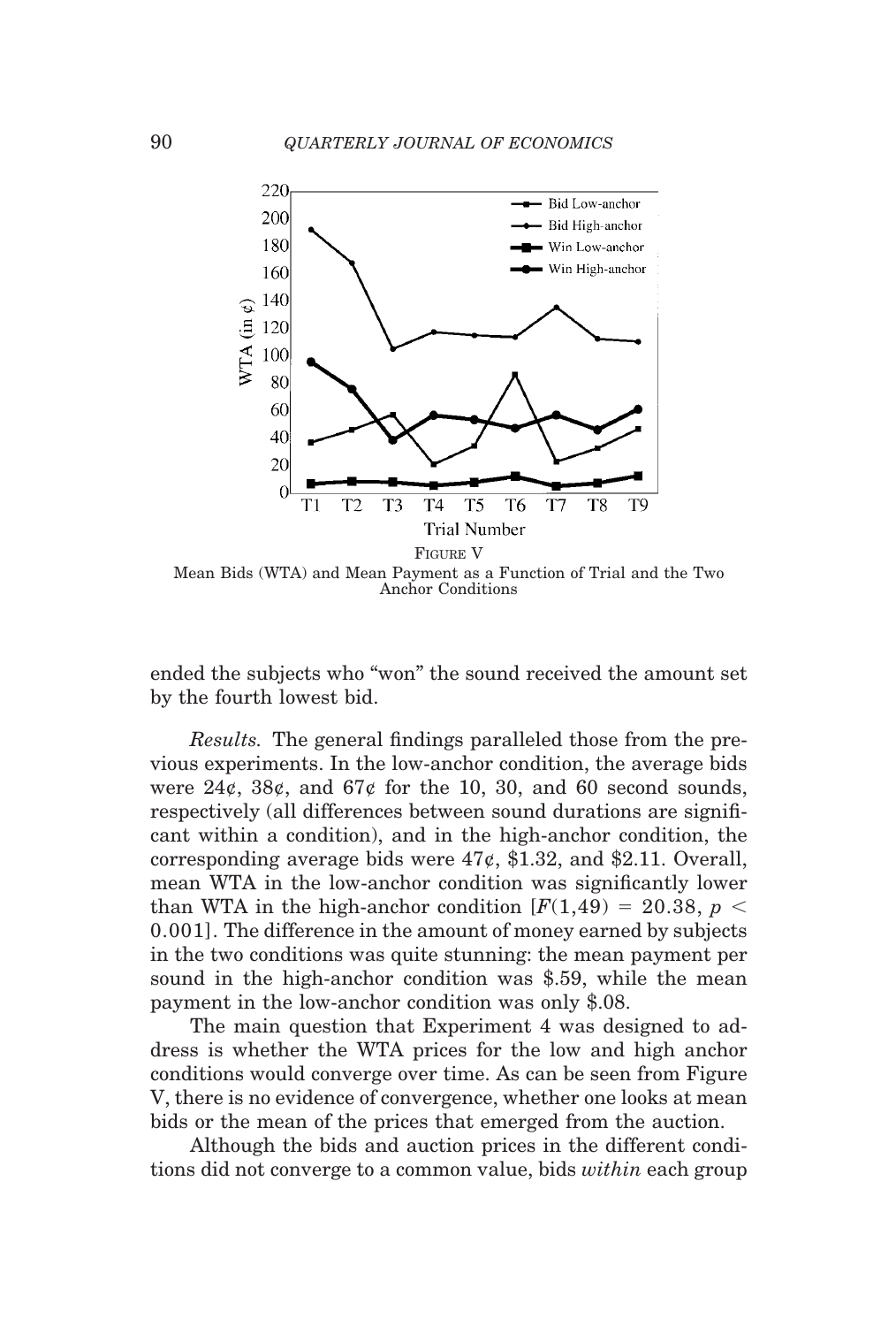

Function of Trial

did converge toward that group's arbitrary value. Figure VI, which plots the mean standard deviation of bids in the eight different markets for each of the nine trials, provides visual support for such convergence. To test whether convergence was significant, we first estimated the linear trend in standard deviations across the nine rounds separately for each group. Only one of the eight within-group trends was positive (0.25), and the rest were negative (ranging from  $-0.76$  to  $-14.89$ ). A two-tailed *t*-test of these eight estimates showed that they were significantly negative  $[t(7) = 2.44, p < 0.05]$ .

In summary, Experiment 4 demonstrates that coherent arbitrariness is robust to market forces. Indeed, by exposing people to others who were exposed to the same arbitrary influences, markets can strengthen the impact of arbitrary stimuli, such as anchors, on valuation.

### VII. EXPERIMENT 5: THE IMPACT OF MULTIPLE ANCHORS

According to our account of preference formation, the very first valuation in a given domain has an arbitrary component that makes it vulnerable to anchoring and similar manipulations. However, once individuals express these somewhat arbitrary values, they later behave in a fashion that is consistent with them,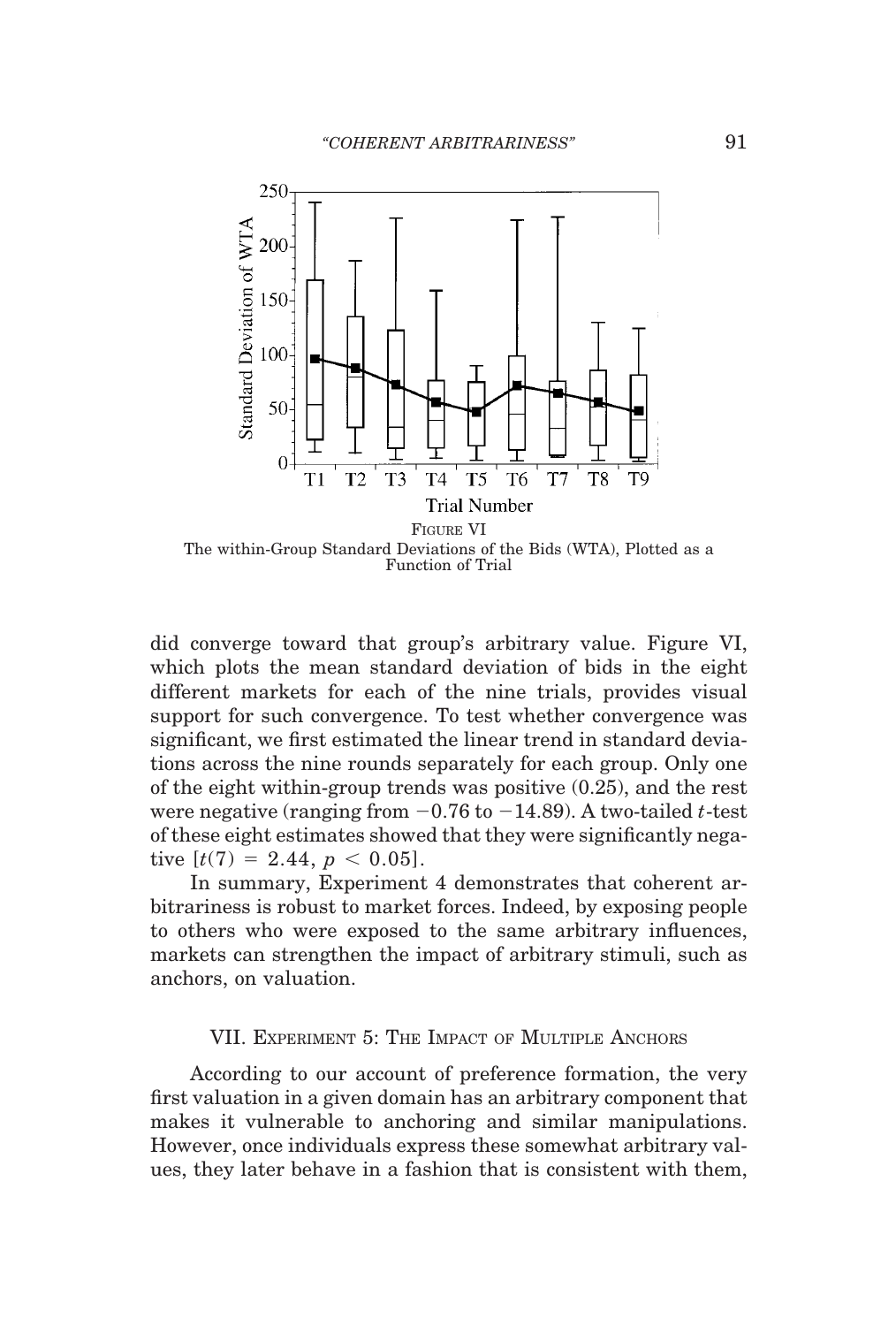which constrains the range of subsequent choices and renders them less subject to nonnormative influences. To test this, Experiment 5 exposed subjects to three different anchors instead of only one. If the imprinting account is correct, then the first anchor should have a much greater impact on valuations compared with later ones. On the other hand, if subjects are paying attention to anchors because they believe they carry information, then all anchors would have the same impact as the initial one (similarly, Bayesian updating predicts that the order in which information arrives is irrelevant).

At the end of the pricing part of the experiment, we gave subjects a direct-choice between an annoying sound and a completely different unpleasant stimulus. We did this to see whether the influence of the anchor extends beyond prices to qualitative judgments of relative aversiveness.

Forty-four students from the Massachusetts Institute of Technology participated in the experiment, which lasted about 25 minutes. The experiment followed a procedure similar to the one used in Experiment 2, with the following adjustments. First, there were only three trials, each lasting 30 seconds. Second, and most important, in each of the three trials subjects were introduced to a new sound with different characteristics: a constant high-pitched sound (the same as in Experiment 2), a fluctuating high-pitched sound (which oscillated around the volume of the high-pitched sound), or white noise (a broad spectrum sound). The important aspect of these sounds is that they are qualitatively different from each other, but similarly aversive.

After hearing each sound, subjects were asked if, hypothetically, they would listen to it again for 30 seconds in exchange for  $10¢$ ,  $50¢$ , or  $90¢$  (depending on the condition and the trial number). Subjects in the increasing conditions answered the hypothetical questions in increasing order (10 $\varphi$ , 50 $\varphi$ , 90 $\varphi$ ), and subjects in the decreasing conditions answered the hypothetical questions in decreasing order (90 $\varphi$ , 50 $\varphi$ , 10 $\varphi$ ). Each of these hypothetical questions was coupled with a different sound. After answering each hypothetical question, subjects went on to specify the smallest amount of compensation they would require to listen to 30 seconds of that sound (WTA). The same Becker-Degroot-Marschak [1963] procedure used in Experiment 2 determined whether subjects heard each sound again and how much they were paid for listening to it.

After the three trials, subjects were asked to place their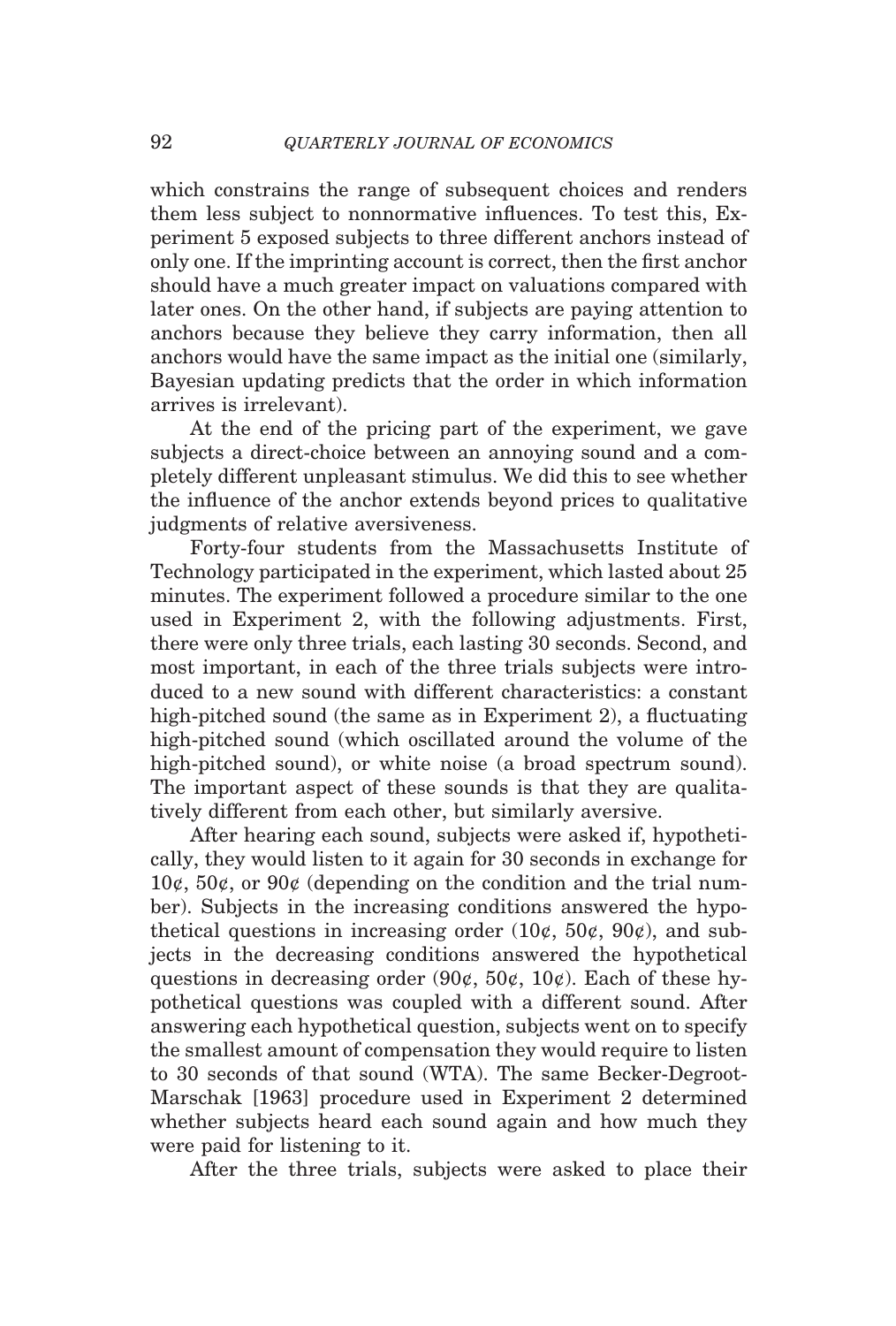

In the Increasing condition the order of the hypothetical questions was  $10\ell$ ,  $50\ell$ , and 90¢, respectively. In the Decreasing condition the order of the hypothetical questions was  $90¢$ ,  $50¢$ , and  $10¢$ , respectively. Error bars are based on standard errors.

finger in a vise (see Ariely [1998]). The experimenter closed the vise slowly until the subject indicated that he/she just began to experience the pressure as painful—a point called the "pain threshold." After the pain threshold was established, the experimenter tightened the vise an additional 1 mm (a quarter-turn in the handle) and instructed the subject to remember the level of pain. Subjects then experienced the same sound, and answered the same anchoring question that they had been asked, in the first trial. They were then asked if they would prefer to experience the same sound for 30 seconds or the vise for 30 seconds.

*Results.* Figure VII displays mean WTAs for the three annoying sounds, and the two anchoring orders. With respect to the first bid, the low anchor generated significantly lower bids  $[M =$  $33.5\varrho\}$  than the high anchor [ $M = 72.8\varrho;$   $F(1,42) = 30.96,\, p < 30.96$ 0.001]. More interesting is the way subjects reacted to the second bid, which had the same anchor  $(50¢)$  for both conditions. In this case, we can see that there was a carryover effect from the first bid, so that the mean WTA price for the sound in the increasing condition  $[M = 43.5\varrho]$  was lower than the sound in the decreas- $\log \text{condition} ~ [M = 63.2 \varrho; F(1,42) = 6.03, \text{} p < 0.02]$ . The most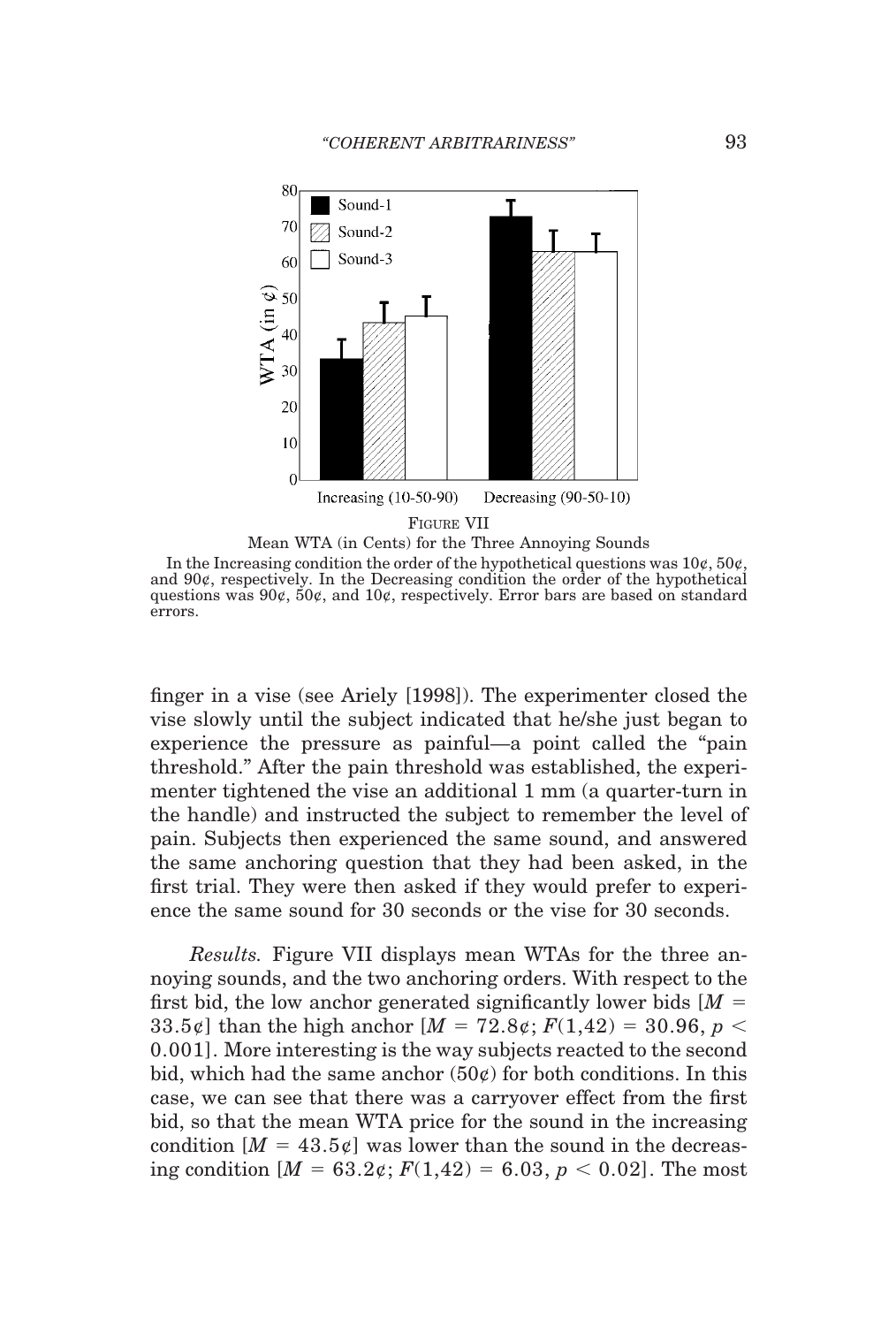interesting comparison, however, is the WTA associated with the third sound. For this sound, subjects in both conditions had been exposed to the same three anchors, but the effects of the initial anchor and the most recent anchor (preceding the final stimulus) were in opposition to each other. In the increasing condition, the initial anchor was  $10\ell$ , and the most recent anchor was  $90\ell$ . In the decreasing condition, the initial anchor was  $90\ell$ , and the most recent anchor was 10¢. If the most recent anchor is stronger than the initial anchor, then WTA in the increasing condition should be higher than the one in the decreasing condition. If the initial anchor is stronger than the most recent anchor, as predicted by the imprinting account, then WTA in the decreasing condition should be higher than WTA in the increasing condition. In fact, WTA was higher in the decreasing condition compared with the increasing condition  $[M_s = 63.1\varrho, \text{ and } 45.3\varrho; F(1,42) = 5.82,$  $p < 0.03$ ]. Thus, the initial anchor has a stronger effect on WTA than the anchor that immediately preceded the WTA judgment, even though the initial anchor had been associated with a qualitatively different sound.

Another way to examine the results of Experiment 5 is to look at the binary responses to the hypothetical questions (the anchoring manipulation). In the first trial, the proportion of subjects who stated that they would be willing to listen to the sound they had just heard for  $X\ell$  was different, but not significantly so, across the two anchor values (55 percent for  $10\ell$ , and 73 percent for  $90¢$ ;  $p > .20$  by  $\chi^2$  test). The small differences in responses to these two radically different values supports the idea that subjects did not have firm internal values for the sounds before they encountered the first hypothetical question. On the third trial, however, the difference was highly significant  $(41$  percent for  $10\varrho$ , and 82 percent for 90¢,  $p < .001$  by  $\chi^2$  test). Subjects who were in the increasing-anchor condition were much more willing to listen to the sound, compared with subjects in the decreasinganchor condition, indicating that they were sensitive to the change in money amounts across the three hypothetical questions. Consistent with the imprinting account proposed earlier, subjects acquired a stable internal reservation price for the sounds.

The response to the choice between the sound and vise pain revealed that subjects in the increasing-anchor condition had a higher tendency to pick the sound (72 percent), compared with the decreasing-anchor condition (64 percent), but this difference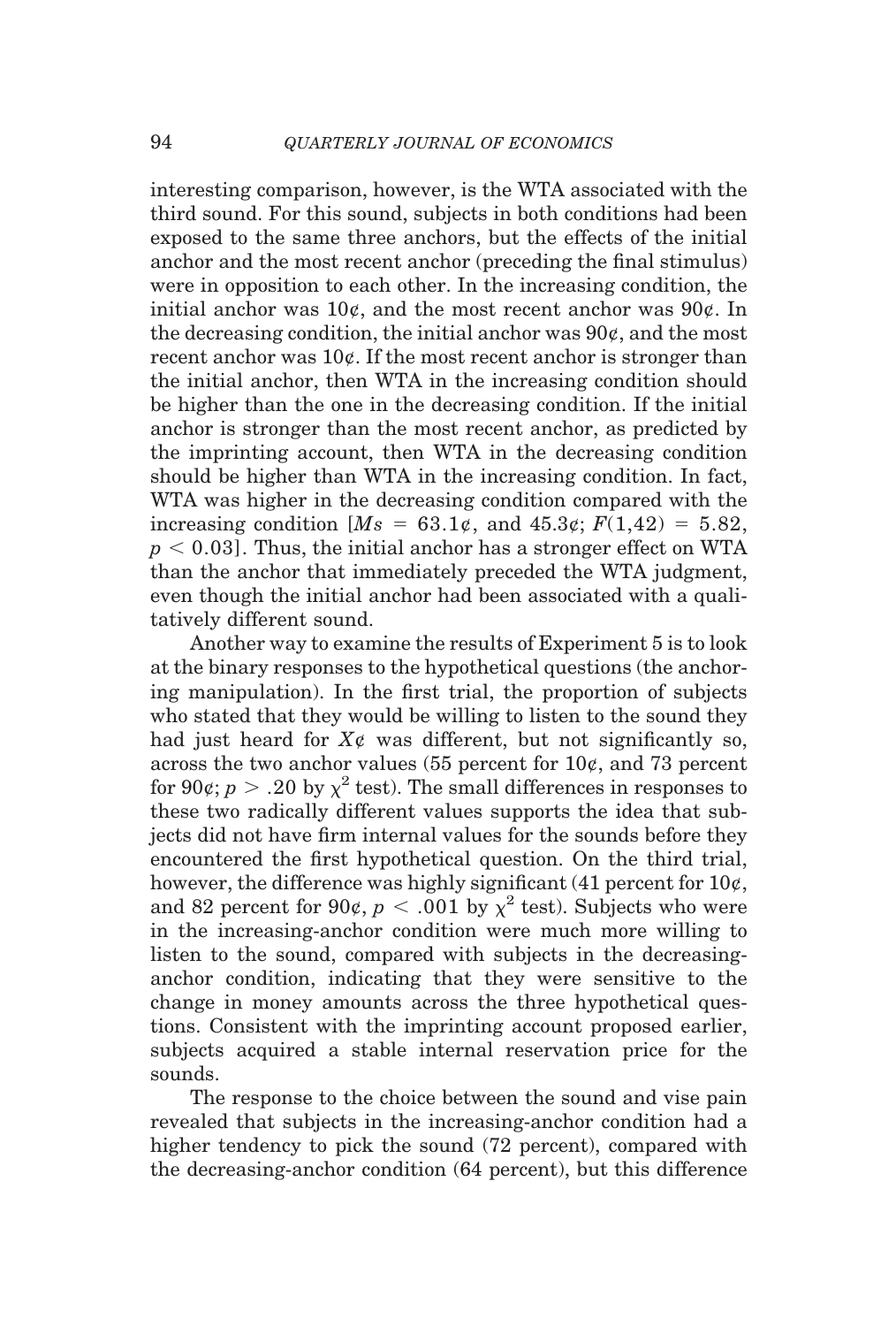was not statistically significant ( $p = 0.52$ ). These results again fail to support the idea that the anchor affects subjects' evaluations of the sound relative to other stimuli.

### VIII. EXPERIMENT 6: MONEY ONLY?

The previous experiments demonstrated arbitrariness in money valuations. Neither of the follow-up studies (in Experiments 3 and 5), however, found that the anchoring manipulation affected subsequent choices between the unpleasant sounds and other experiences. This raises the question of whether these null results reflect the fact that the effects of the anchor are narrow, or rather that the coherent arbitrariness phenomenon arises only with a relatively abstract response dimension, like money. To address this issue, we conducted an experiment that employed a design similar to that of Experiments 2–4 but which did not involve money. Because Experiments 2–4 had all demonstrated coherence on the dimension of duration, in Experiment 6 we attempted to demonstrate arbitrariness with respect to duration.

Fifty-nine subjects were recruited on the campus of the University of California at Berkeley with the promise of receiving \$5.00 in exchange for a few minutes of their time and for experiencing some mildly noxious stimuli. After consenting to participate, they were first exposed to the two unpleasant stimuli used in the experiment: a small sample of an unpleasant-tasting liquid composed of equal parts Gatorade and vinegar, and an aversive sound (the same as used in Experiments 2–4). They were then shown three containers of different sizes (1 oz., 2 oz., and 4 oz.), each filled with the liquid they had just tasted and were asked to "please answer the following hypothetical question: would you prefer the middle size drink or *X* minutes of the sound," where *X* was one minute for half the subjects and three minutes for the other half (the anchor manipulation). After the initial anchoring question, subjects were shown three transparent bottles with different drink quantities in each (1 oz., 2 oz., and 4 oz.). For each of the three drink quantities, subjects indicated whether they would prefer to drink that quantity of liquid or endure a sound of duration equal to 10 seconds, 20 seconds, 30 seconds, etc. up to eight minutes. (The specific instructions were: "On each line, please indicate if you prefer that duration of the sound to the amount of the drink. Once you have answered all the questions the experimenter will pick one of the lines at random, and you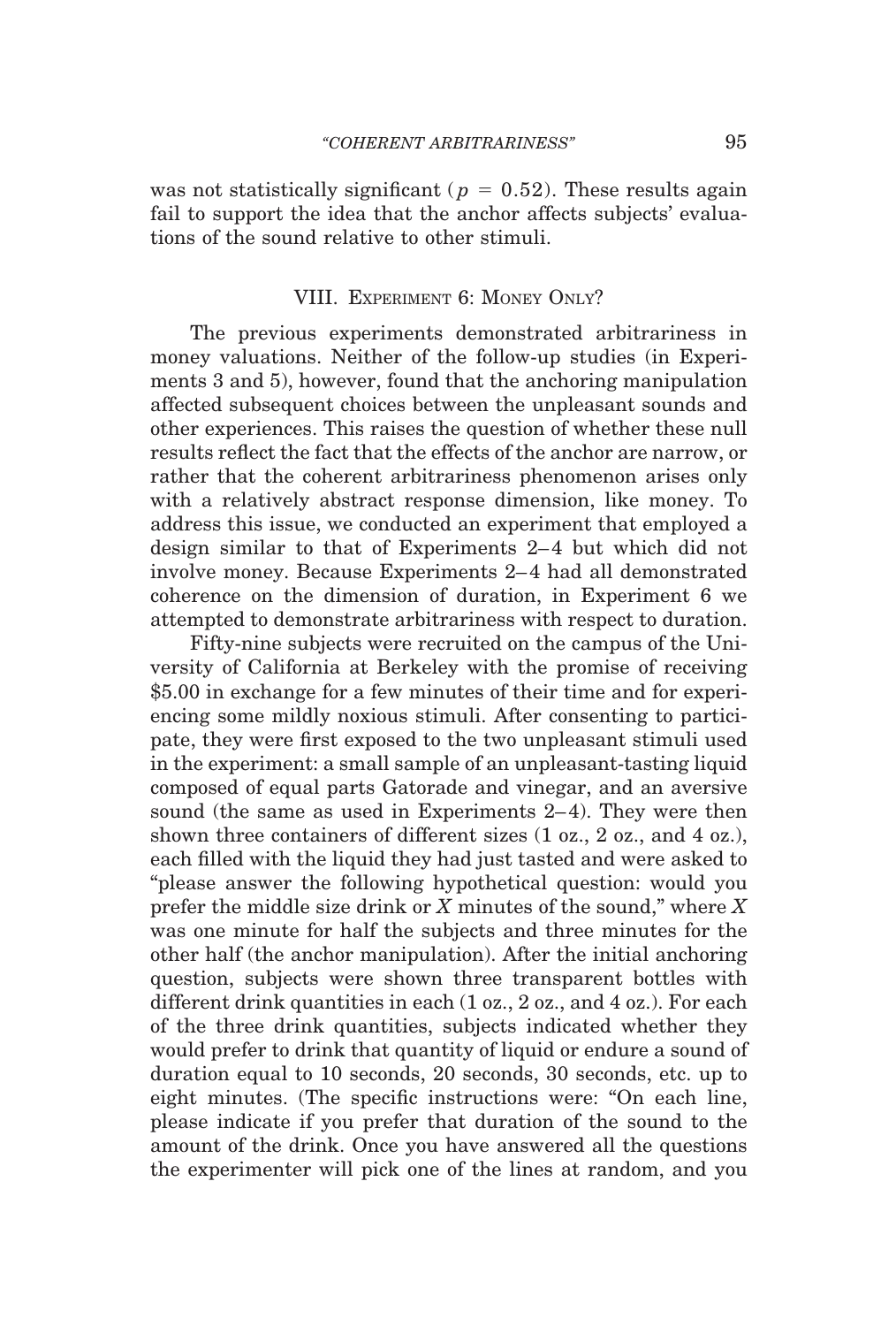

Mean Maximum Duration at Which Subjects Prefers Tone to Drink Error bars are based on standard errors.

will be asked to experience the sound described on that line or the drink depending on your preference in that line.") To simplify the task, the choices were arranged in separate blocks for each drink size, and were arranged in order of duration.

*Results.* Revealing arbitrariness with respect to tone duration, the anchoring manipulation had a significant impact on trade-offs between the sound's duration and drink quantity  $[F(1,57) = 24.7, p < .0001]$ . The mean maximum tone duration at which subjects preferred the tone to the drink (averaging over the three drink sizes) was 82 seconds in the one minute anchor condition, and 162 seconds in the three minute anchor condition. Revealing consistency with respect to tone duration, however, subjects were willing to tolerate longer sound durations when the other option involved larger drink size  $[ F(2, 114) = 90.4, p <$ .0001] (see Figure VIII).

The experiment demonstrates that arbitrariness is not limited to monetary valuations (and, less importantly, that coherence is not an inherent property of duration).<sup>7</sup> In combination

<sup>7.</sup> In a discussion of the arbitrary nature of judgments in "contingent valuation" research, Kahneman, Schkade, and Sunstein [1998] and Kaheman, Ritov, and Schkade [1999] point out a similarity to some classical results in psycho-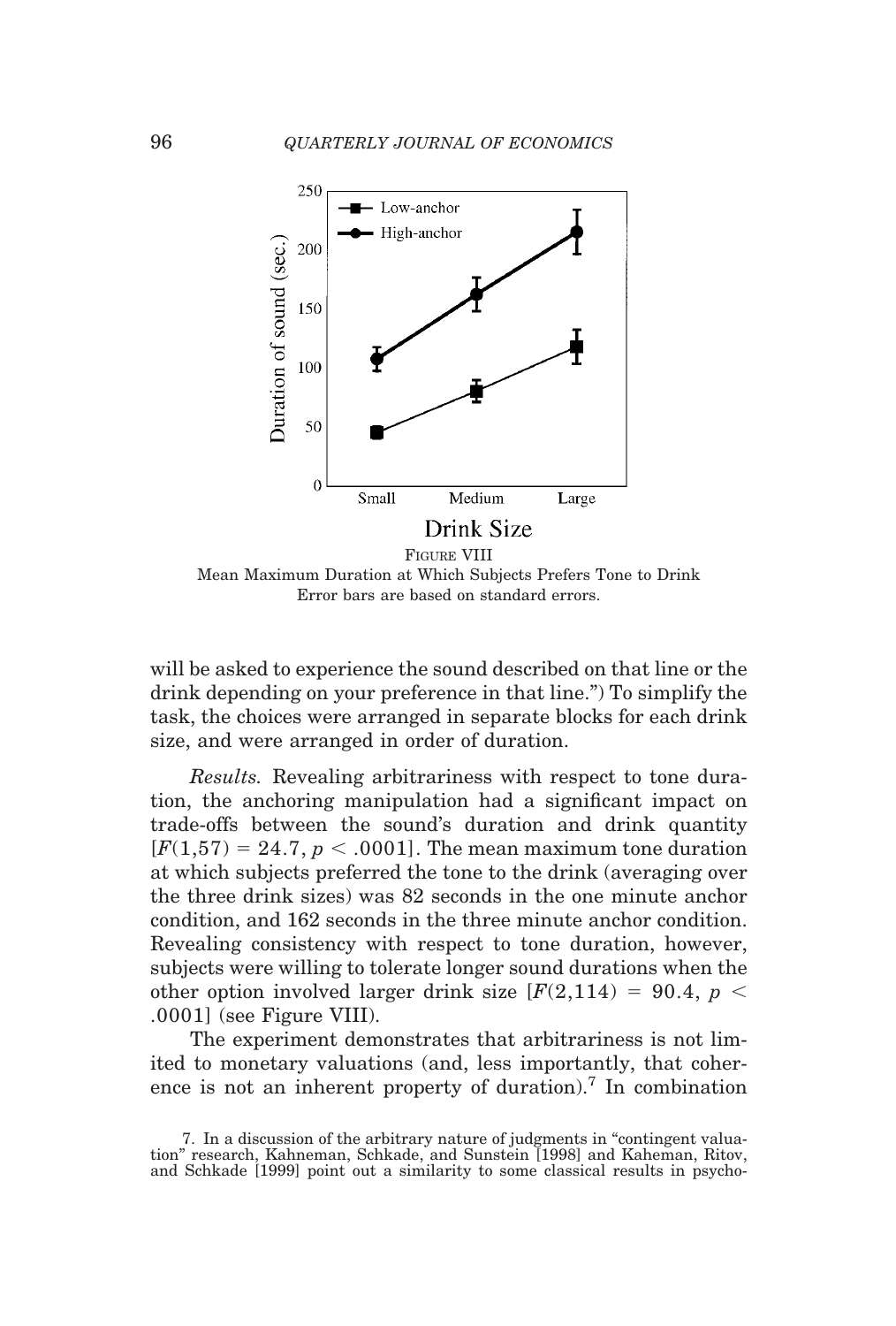with the results of the add-on components of Experiments 3 and 5, it suggests that the web of consistency that people draw from their own choices may be narrow. Thus, for example, a subject in our first experiment with a high social security number who priced the average wine at \$25, would almost surely price the higher quality wine above \$25. However, the same individual's subsequent choice of whether to trade the higher quality wine for a different type of good might be relatively unaffected by her pricing of the wine, and hence by the social security number anchoring manipulation.

## IX. GENERAL DISCUSSION

The main experiments presented here (Experiments 2–4) show that when people assess their own willingness to listen to an unpleasant noise in exchange for payment, the money amounts they specify display the pattern that we call "coherent arbitrariness." Experiment 1 demonstrated the pattern with familiar consumer products, and Experiment 6 showed that the pattern is not restricted to judgments about money. Coherent arbitrariness has two aspects: coherence, whereby people respond in a robust and sensible fashion to noticeable changes or differences in relevant variables, and arbitrariness, whereby these responses occur around a base-level that is normatively arbitrary.

physical scaling of sensory magnitude. The well-known "ratio scaling" procedure [Stevens 1975] asks subjects to assign positive numbers to physical stimuli (e.g., tones of different loudness) in such a manner that the ratio of numbers matches the ratio of subjectively perceived magnitudes. Sometimes the subjects are told that a reference tone has a certain numerical value (e.g., 100) which is also called "the modulus," while in other procedural variants, subjects have no reference tone and are left to assign numbers as they please. In the latter case, one finds typically that the absolute numbers assigned to a given physical stimulus have little significance (are extremely variable across subjects), but the ratios of numbers are relatively stable (across subjects). Kahneman et al. [1998, 1999] point out that the money scale used in WTP is formally an unbounded ratio scale, like the number scale used in psychophysics, and hence should inherit the same combination of arbitrary absolute but stable relative levels. However, unlike the psychophysical setting in which the response modulus is truly arbitrary (the subjects do not come to the experiment knowing what a 100-point loudness level is), the WTP response scale is not at all arbitrary. Subjects should know what a dollar is worth in terms<br>of other small pleasures and conveniences. If we had asked subjects to evaluate<br>the sounds in terms of uninterpreted "points" rather than have duplicated the psychophysical procedure of scaling without a modulus, but in that case, of course, the results would be predictable and uninteresting. In any case, the results of Experiment 6 show that exactly the same pattern of coherent arbitrariness can be obtained with well-defined attributes such as duration and drink size.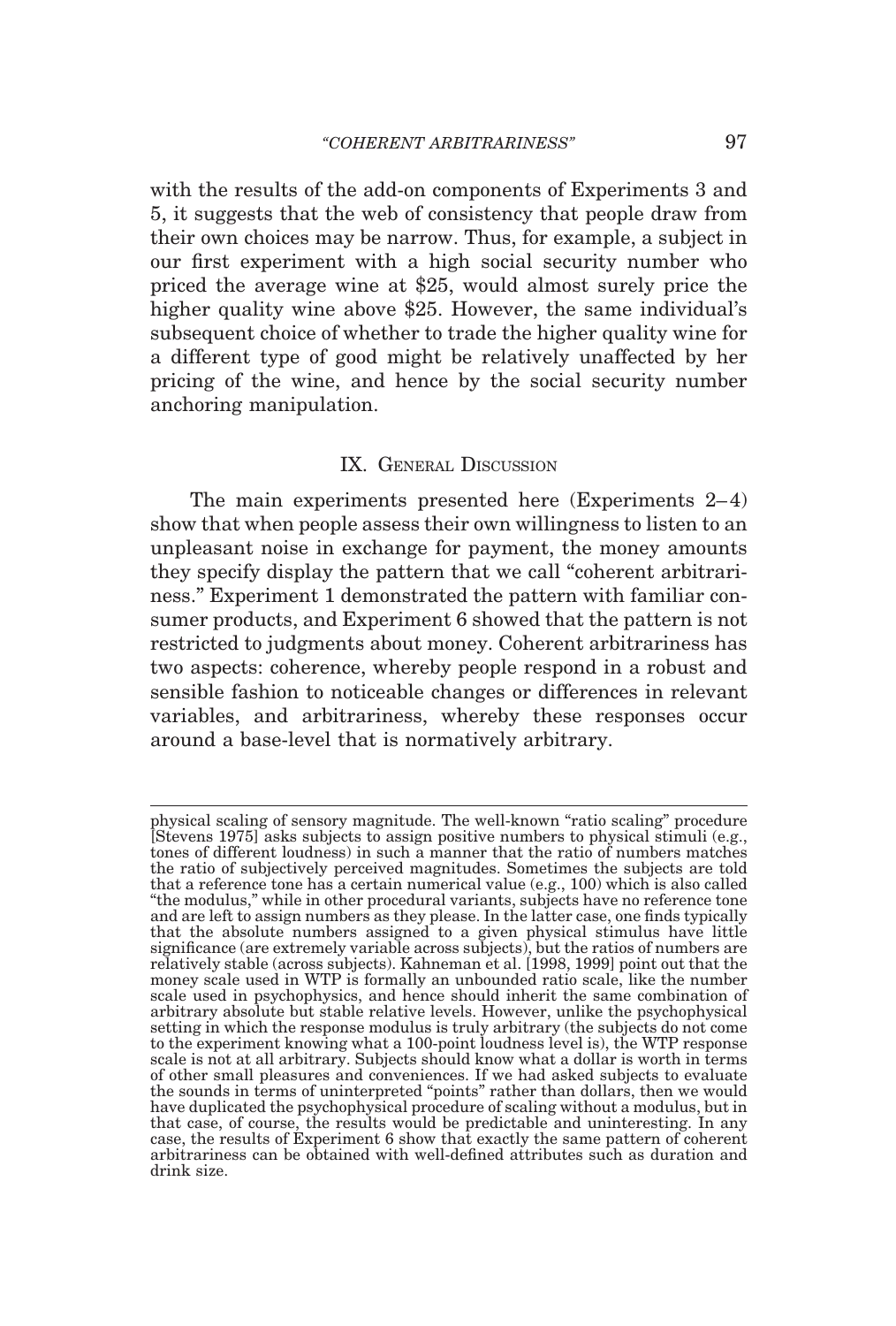Our main focus up to this point was to demonstrate the coherent arbitrariness phenomenon, and test whether it is reduced or eliminated by repeated experience, market forces, or higher stakes. Next, we discuss a variety of other phenomena that may be interpreted as manifestations of coherent arbitrariness.

## X. A. CONTINGENT VALUATION

The clearest analogy to our research comes from research on contingent valuation, in which people indicate the most they would be willing to pay (WTP) for a public benefit (e.g., environmental improvement). Of particular relevance to coherent arbitrariness is the finding that people's willingness to pay for environmental amenities is remarkably unresponsive to the scope or scale of the amenity being provided [Kahneman and Knetsch 1992]. For example, one study found that willingness to pay to clean one polluted lake in Ontario was statistically indistinguishable from willingness to pay to clean all polluted lakes in Ontario [Kahneman and Knetsch 1992].

Importantly, insensitivity to scale is most dramatic in studies that employ between-subjects designs. When scope or scale is varied within-subject, so that a single person is making judgments for different values, the valuations are far more responsive to scale (see Kahneman, Ritov, and Schkade [1999] and Kahneman, Schkade, and Sunstein [1998]).

This effect has even been observed in a study that examined intuitive pricing of common household items. Frederick and Fischhoff [1998] elicited WTPs for two different quantities of common market goods (e.g., toilet paper, applesauce, and tuna fish) using both a between-subjects design (in which respondents valued either the small or large quantity of each good) and a within-subjects design (in which respondents valued both the small and large quantity of each good). The difference in WTP was in the right direction in both designs, but it was much greater (2.5 times as large) in the within-subjects condition, which explicitly manipulated quantity. This held true even for goods such as toilet paper, for which the meaning of the quantity description (number of rolls) should have been easy to evaluate. Frederick and Fischhoff [p. 116] suggest that this would be a common finding for valuation studies generally—that "valuations of any particular quantity [of good] would be sensitive to its relative position within the range selected for valuation, but insensitive to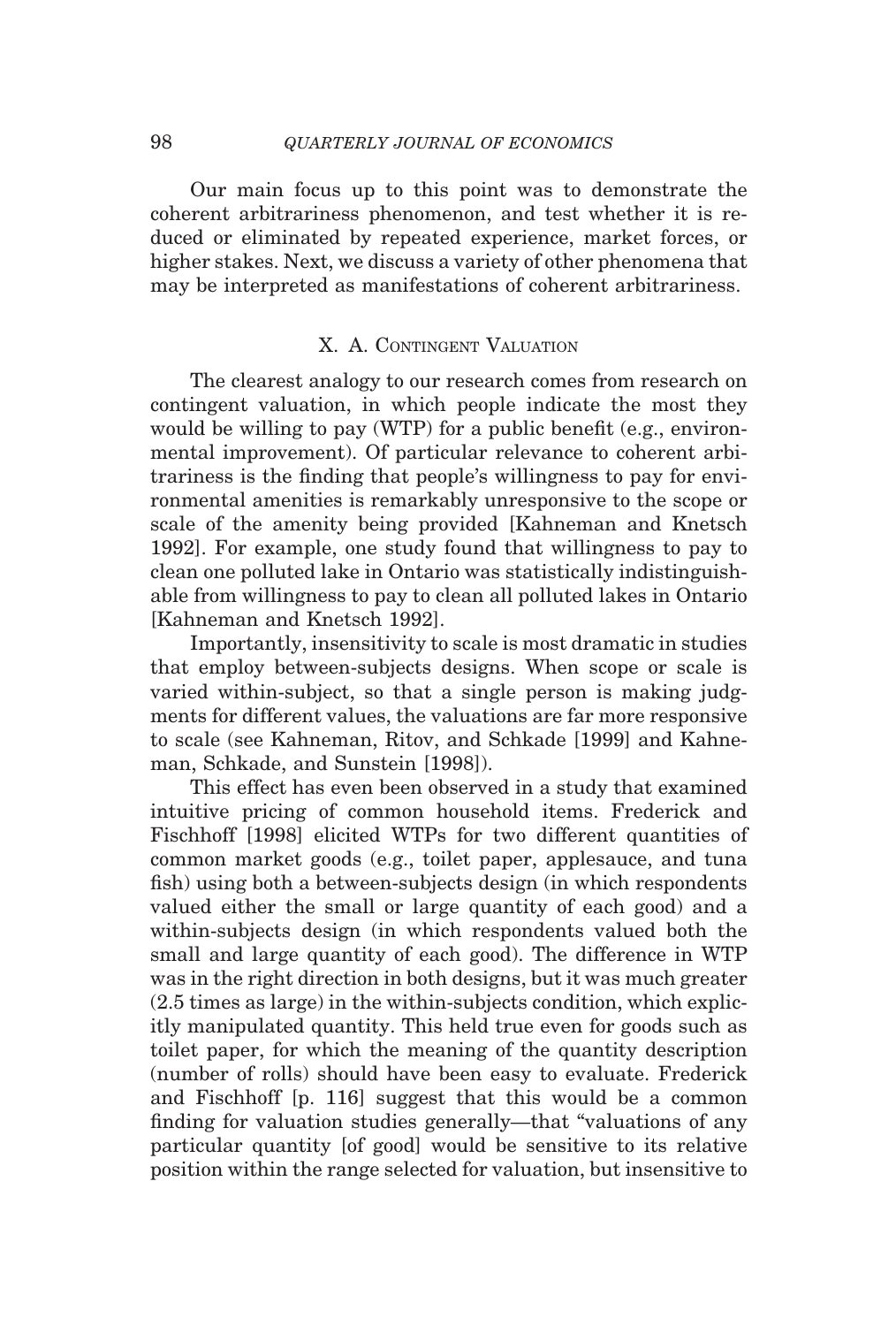which range is chosen, resulting in insensitive (or incoherent) values across studies using different quantity ranges." In fact, the tendency for within-subject manipulations to produce larger effects than between subject manipulations is a common phenomenon (e.g., Fox and Tversky [1995], Kahneman and Ritov [1994], and Keren and Raaijmakers [1988]).

#### XI. B. FINANCIAL MARKETS

Like the price one should ask to listen to an aversive tone, the value of a particular stock is inherently ambiguous. As Shiller [1998] comments, "Who would know what the value of the Dow Jones Industrial Average should be? Is it really "worth" 6,000 today? Or 5,000 or 7,000? or 2,000 or 10,000? There is no agreedupon economic theory that would answer these questions." In the absence of better information, past prices (asking prices, prices of similar objects, or other simple comparisons) are likely to be important determinants of prices today. In a similar vein, Summers [1986] notes that it is remarkably difficult to demonstrate that asset markets reflect fundamental valuation. It is possible to show that one or more prediction of the strong markets theory are supported, but "the verification of one of the theory's predictions cannot be taken to prove or establish a theory" [p. 594]. Thus, studies showing that the market follows a random walk are consistent with fundamental valuation, but are insufficient to demonstrate it; indeed, Summers presents a simple model in which asset prices have a large arbitrary component, but are nevertheless serially uncorrelated, as predicted by fundamental valuation.

While the overall value of the market or of any particular company is inherently unknowable, the impact of particular pieces of news is often quite straightforward. If Apple was expected to earn \$x in a particular year but instead earned \$2x, this would almost unquestionably be very good news. If IBM buys back a certain percentage of its own outstanding shares, this has straightforward implications for the value of the remaining shares. As Summers [1986] points out, the market may respond in a coherent, sensible fashion to such developments even when the absolute level of individual stocks, and of the overall market, is arbitrary.

### XII. C. LABOR MARKETS

In the standard account of labor supply, workers intertemporally substitute labor and leisure with the goal of maximizing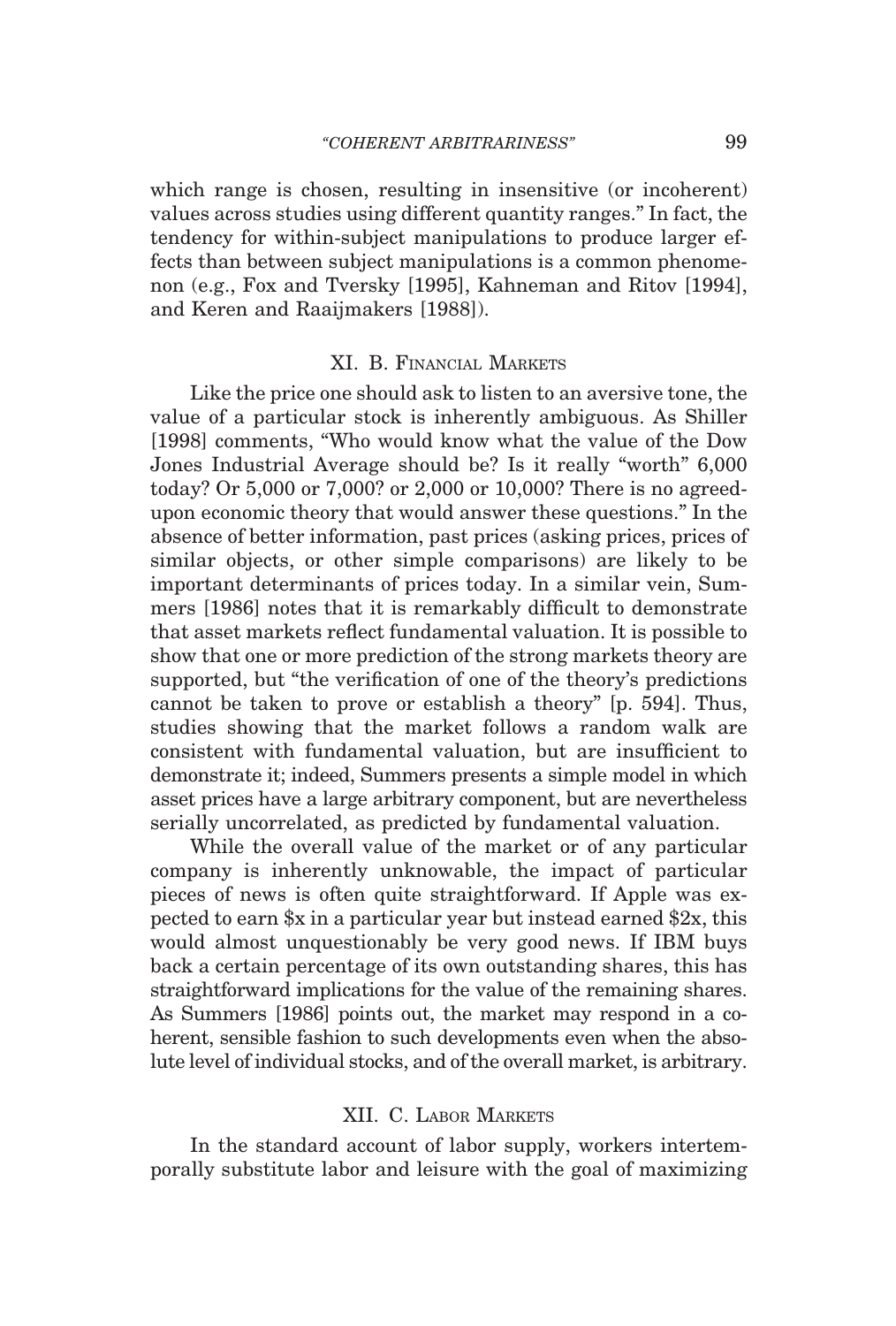utility from lifetime labor, leisure, and consumption. To do so optimally, they must have some notion of how much they value these three activities, or at least of how much they value them relative to one another. Although it is difficult to ascertain whether labor supply decisions have an element of arbitrariness, due to the absence of any agreed-upon benchmark, there is some evidence of abnormalities in labor markets that could be attributed to arbitrariness. Summarizing results from a large-scale survey of pay-setting practices by employees, Bewley [1998, p. 485] observes that "Non-union companies seemed to be isolated islands, with most workers having little systematic knowledge of pay rates at other firms. Pay rates in different nonunion companies were loosely linked by the forces of supply and demand, but these allowed a good deal of latitude in setting pay." Wage earners, we suspect, do not have a good idea of what their time is worth when it comes to a trade-off between consumption and leisure, and do not even have a very accurate idea of what they could earn at other firms. Like players in the stock market, the most concrete datum that workers have with which to judge the correctness of their current wage rate is the rate they were paid in the past. Consistent with this reasoning, Bewley continues, "though concern about worker reaction and morale curbed pay cutting, the reaction was to reduction in pay relative to its former level. The fall relative to levels at other firms was believed to have little impact on morale, though it might increase turnover." In other words, workers care about changes in salary but are relatively insensitive to absolute levels or levels relative to what comparable workers make in other firms. This insensitivity may help to explain the maintenance of substantial interindustry wage differentials (see Dickens and Katz [1987], Krueger and Summers [1988], and Thaler [1989]). Similarly, coherent arbitrariness is supported by the quip that a wealthy man is one who earns \$100 more than his wife's sister's husband.

## XIII. D. CRIMINAL DETERRENCE

Imagine an individual who is contemplating committing a crime, whether something as minor as speeding on a freeway, or something as major as a robbery. To what extent will such an individual be deterred by the prospect of apprehension? Research on criminal deterrence has produced mixed answers to this question, with some studies finding significant negative effects of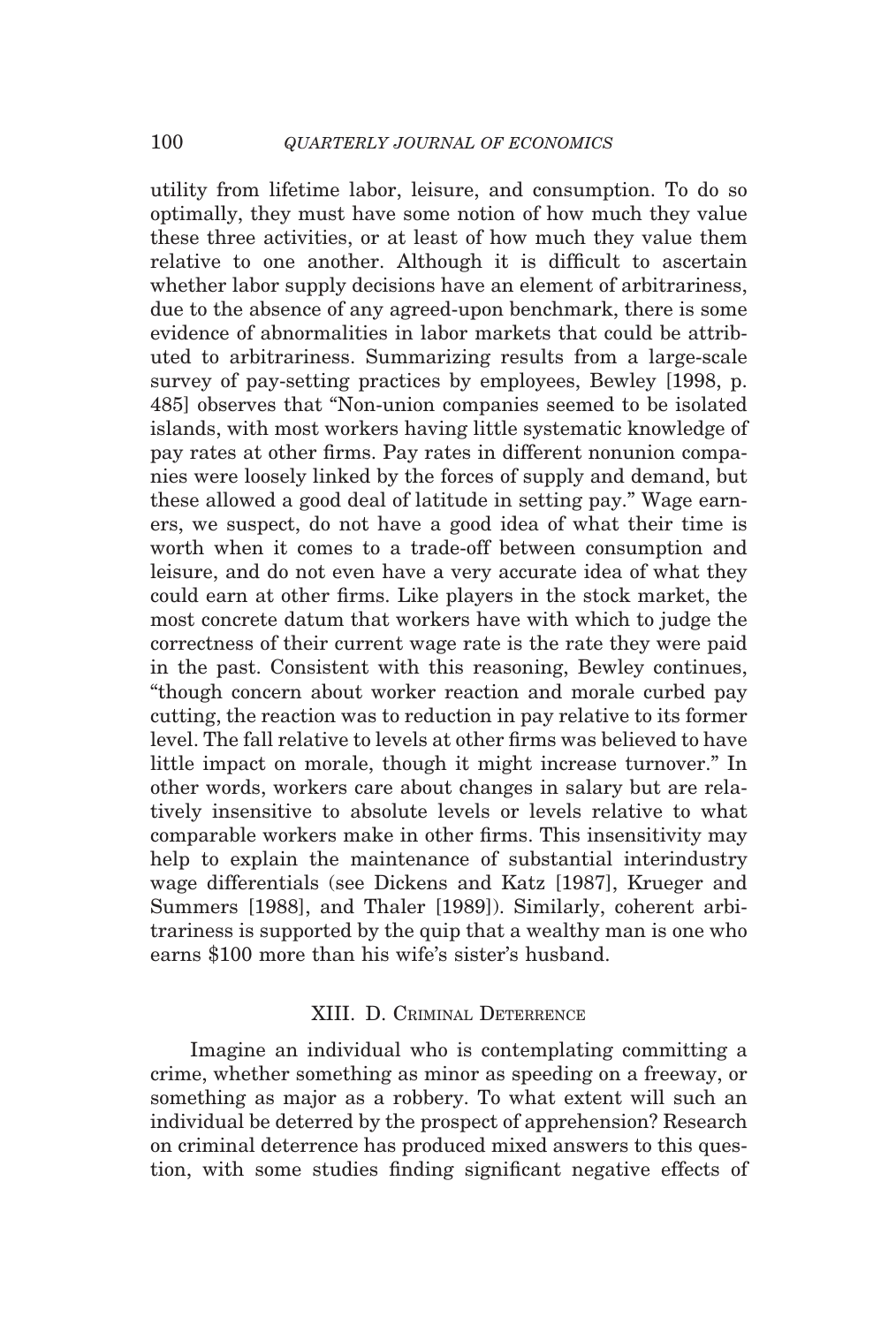probability or severity of punishment on crime, and others reaching more equivocal conclusions. These studies have employed different methodologies, with some examining cross-sectional differences in crime and punishment across states, and others examining changes over time. Coherent arbitrariness has important implications for these studies. Like many other types of cost-benefit calculations, assessing the probabilities and likely consequences of apprehension is difficult, as is factoring such calculations into one's decision-making calculus. Thus, this is a domain characterized by value uncertainty where one might expect to observe the coherent arbitrariness pattern. Coherent arbitrariness, in this case, would mean that people would respond sensibly to well-publicized *changes* in deterrence levels but much less to absolute levels of deterrence (for a discussion of similar results in civil judgments see Sunstein, Kahneman, Schkade, and Ritov [2002]). We would predict, therefore, that one should find short-term deterrence effects in narrowly focused studies that examine the impact of policy changes, but little or no deterrence effects in cross-sectional studies. This is, indeed, the observed pattern. Interrupted time series studies have measured sizable reactions in criminal behavior to sudden, well-publicized, increases in deterrence [Ross 1973; Sherman 1990], but these effects tend to diminish over time. The implication that we draw is that the prevailing level of criminal activity does not reflect any underlying fundamental trade-off between the gains from crime and the costs of punishment.

#### XIV. E. FINAL COMMENTS

Our experiments highlight the general hazards of inferring fundamental valuation by examining individuals' responses to change. If all one observed from our experiment was the relationship between valuation and duration, one might easily conclude that people were basing their WTA values on their fundamental valuation for the different stimuli. However, the effect of the arbitrary anchor shows that, while people are adjusting their valuations in a coherent, seemingly sensible, fashion to account for duration, they are doing so around an arbitrary base value. Moreover, this effect does not diminish as subjects gain more experience with the stimulus or when they provide valuations in a market context.

A key economic implication of coherent arbitrariness is that some economic variables will have a much greater impact than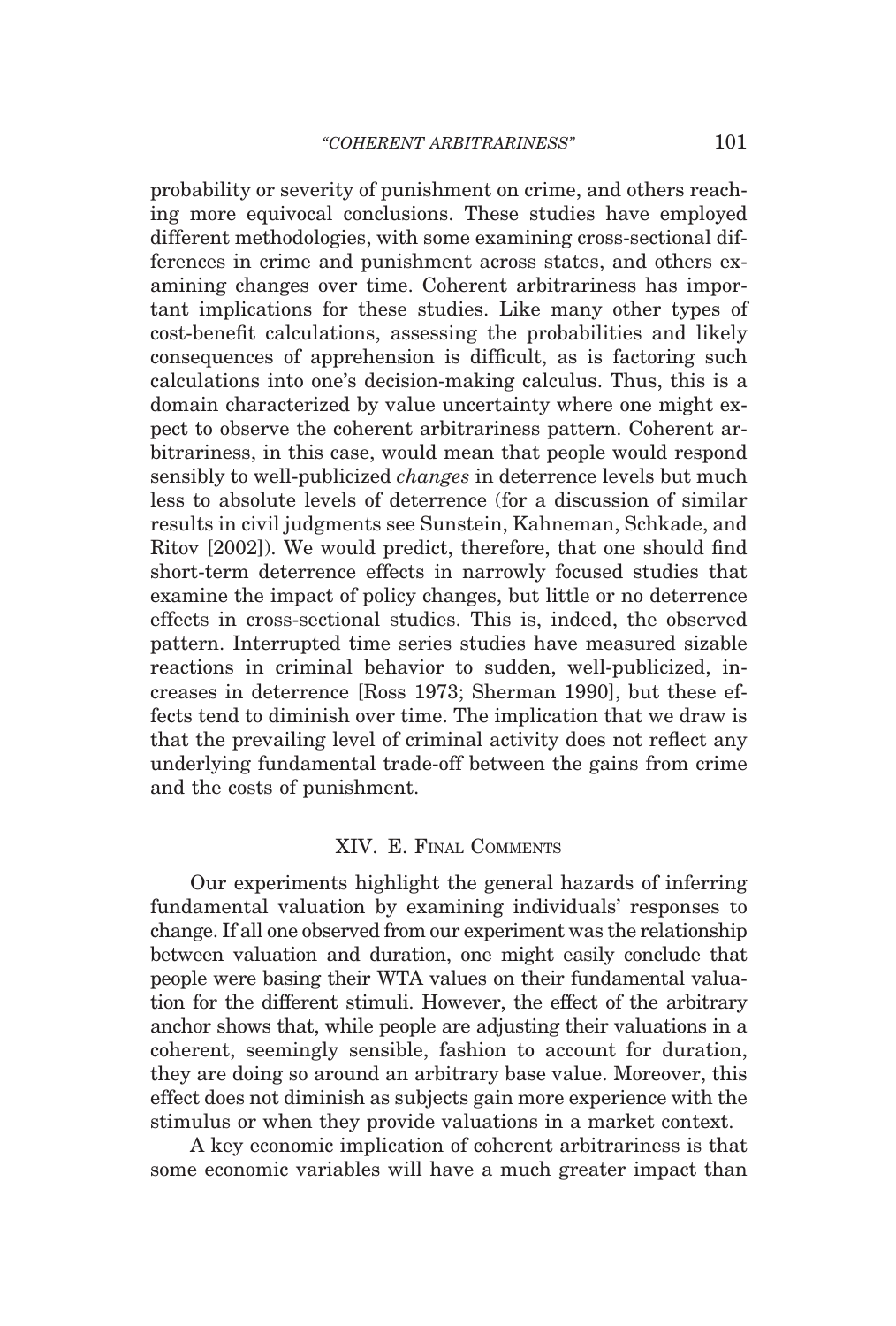others. When people recognize that a particular economic variable, such as a price, has changed, they will respond robustly but when the change is not drawn to their attention, they will respond more weakly, if at all. This point was recognized early on by the economist John Rae who, [1834] noted that:

*When any article rises suddenly and greatly in price, when in their power, they are prone to adopt some substitute and relinquish the use of it. Hence, were a duty at once imposed on any particular wine, or any particular sort of cotton fabric, it might have the effect of diminishing the consumption very greatly, or stopping it entirely. Whereas, were the tax at first slight, and then slowly augmented, the reasoning powers not being startled, vanity, instead of flying off to some other objects, would be apt to apply itself to them as affording a convenient means of gratification [page 374].*

The speed at which an economic variable changes is only one of many factors that will determine whether it is visible to individuals—whether it "startles" the reasoning powers, as Rae expressed it. Other factors that can make a difference are how the information is presented, e.g., whether prices of alternative products are listed in a comparative fashion or are encountered sequentially (see Russo and Leclerc [1991]), and whether prices are known privately or discussed. Thus, for example, large salary differentials may be easier to sustain in a work environment in which salary information is not discussed. In sum, changes or differences in prices or other economic conditions will have a much greater impact on behavior when people are made aware of the change or difference than when they are only aware of the prevailing levels at a particular point in time.

These results challenge the central premise of welfare economics that choices reveal true preferences—that the choice of A over B indicates that the individual will in fact be better off with A rather than with B. It is hard to make sense of our results without drawing a distinction between "revealed" and "true" preferences. How, for example, can a pricing decision that is strongly correlated with an individual's social security number reveal a true preference in any meaningful sense of the term? If consumers' choices do not necessarily reflect true preferences, but are to a large extent arbitrary, then the claims of revealed preferences as a guide to public policy and the organization of economic exchange are weakened. Market institutions that maximize consumer sovereignty need not maximize consumer welfare.

As many economists have pointed out (e.g., Sen [1982]), the sole psychological assumption underlying ordinal utility is that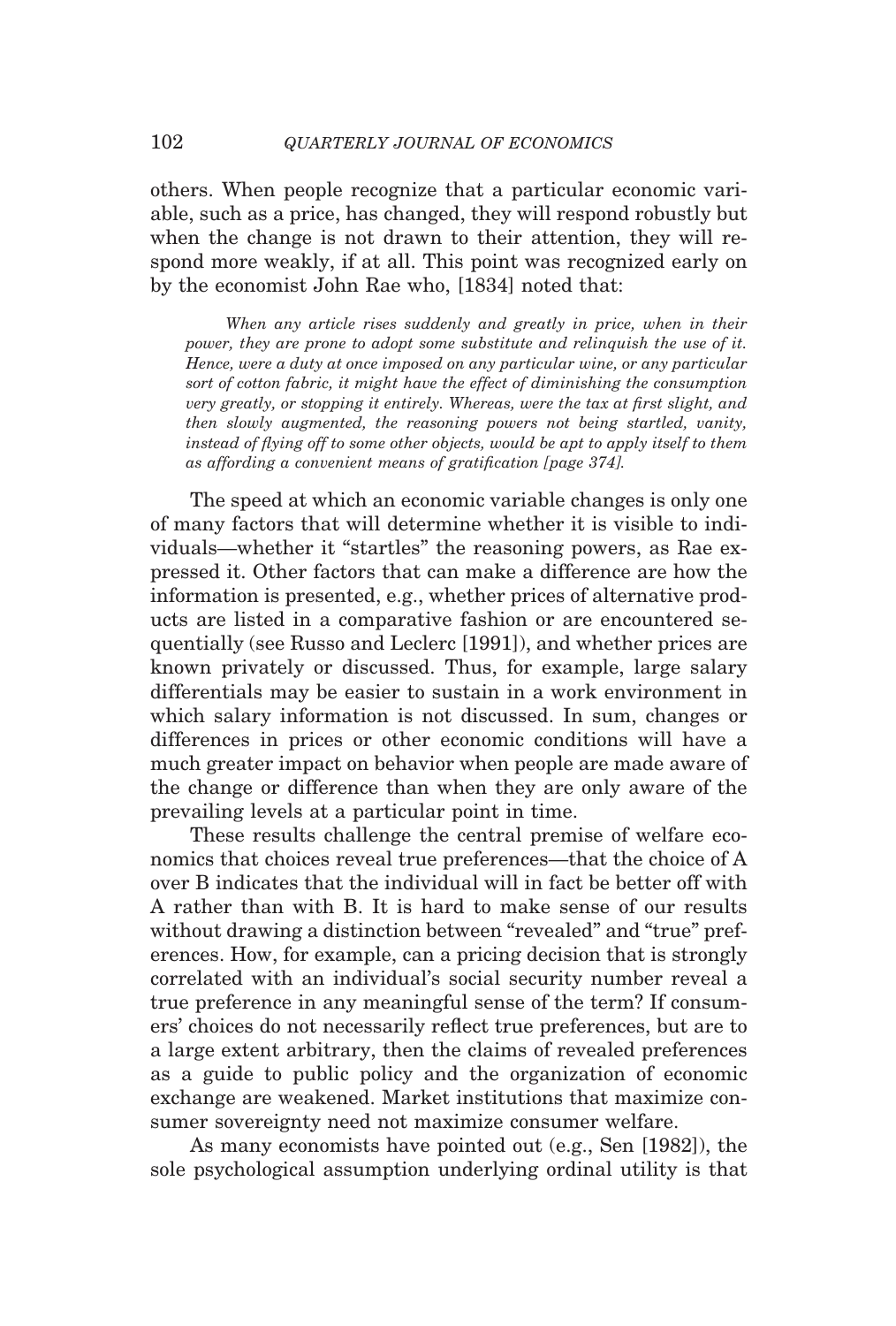people will behave consistently. Our work suggests that ordinal utility may, in fact, be a valid representation of choices under specific, albeit narrow, circumstances, without revealing underlying preferences, in any nonvacuous sense of "preference." When people are aware of changes in conditions, such as the change in price in the example just given, they will respond in a coherent fashion that mimics the behavior of individuals with fixed, welldefined, preferences. However, they will often not respond reasonably to new opportunities or to hidden changes in old variables, such as price or quality. The equilibrium states of the economy may therefore contain a large arbitrary component, created by historical accident or deliberate manipulation.

SLOAN SCHOOL OF MANAGEMENT, MASSACHUSETTS INSTITUTE OF TECHNOLOGY DEPARTMENT OF SOCIAL AND DECISION SCIENCES, CARNEGIE MELLON UNIVERSITY SLOAN SCHOOL OF MANAGEMENT, MASSACHUSETTS INSTITUTE OF TECHNOLOGY

#### **REFERENCES**

- Ariely, Dan, "Combining Experiences over Time: The Effects of Duration, Intensity Changes and On-Papers Line Measurements on Retrospective Pain Evaluations," *Journal of Behavioral Decision Making,* XI (1998), 19–45.
- Ariely, Dan, and George Loewenstein, "The Importance of Duration in Ratings of, and Choices between, Sequences of Outcomes," *Journal of Experimental Psychology: General,* CXXIX (2000), 508–523.
- Ariely, Dan, and G. Zauberman, "On the Making of an Experience: The Effects of Breaking and Combining Experiences on their Overall Evaluation," *Journal of Behavioral Decision Making,* XIII (2000), 219–232.
- Ariely, Dan, George Loewenstein, and Drazen Prelec, "Determinants of Anchoring Effects," Working Paper, 2002.
- Becker, Gary, "Irrational Behavior and Economic Theory," *Journal of Political Economy,* LXX (1962), 1–13.
- Becker, Gary M., Morris H. DeGroot, and Jacob Marschak, "An Experimental Study of Some Stochastic Models for Wagers," *Behavioral Science,* VIII (1963), 199–202.
- Bewley, Truman F., "Why Not Cut Pay?" *European Economic Review,* XLII (1998), 459–490.
- Camerer, Colin, George Loewenstein, and Martin Weber, "The Curse of Knowledge in Economic Settings: An Experimental Analysis," *Journal of Political Economy,* XCVII (1989), 1232–1254.
- Chapman, Gretchen B., and Eric J. Johnson, "Anchoring, Activation, and the Construction of Values," *Organizational Behavior and Human Decision Processes,* LXXIX (1999), 115–153.
- Cox, James C., and David M. Grether, "The Preference Reversal Phenomenon: Response Mode, Markets and Incentives," *Economic Theory,* VII (1996), 381– 405.
- Dickens, William T., and Lawrence F. Katz, "Inter-industry Wage Differences and Industry Characteristics," in K. Lang and J. S. Leonard, eds., *Unemployment and the Structure of Labor Markets* (Oxford: Basil Blackwell, 1987).
- Drolet, Aimee L., Itamar Simonson, and Amos Tversky, "Indifference Curves That Travel with the Choice Set," *Marketing Letters,* XI (2000), 199–209.
- Epley, Nicholas, and Thomas Gilovich, "Putting Adjustment Back in the Anchoring and Adjustment Heuristic: Differential Processing of Self-Generated and Experimenter-Provided Anchors," *Psychological Science,* XII (2001), 391–396.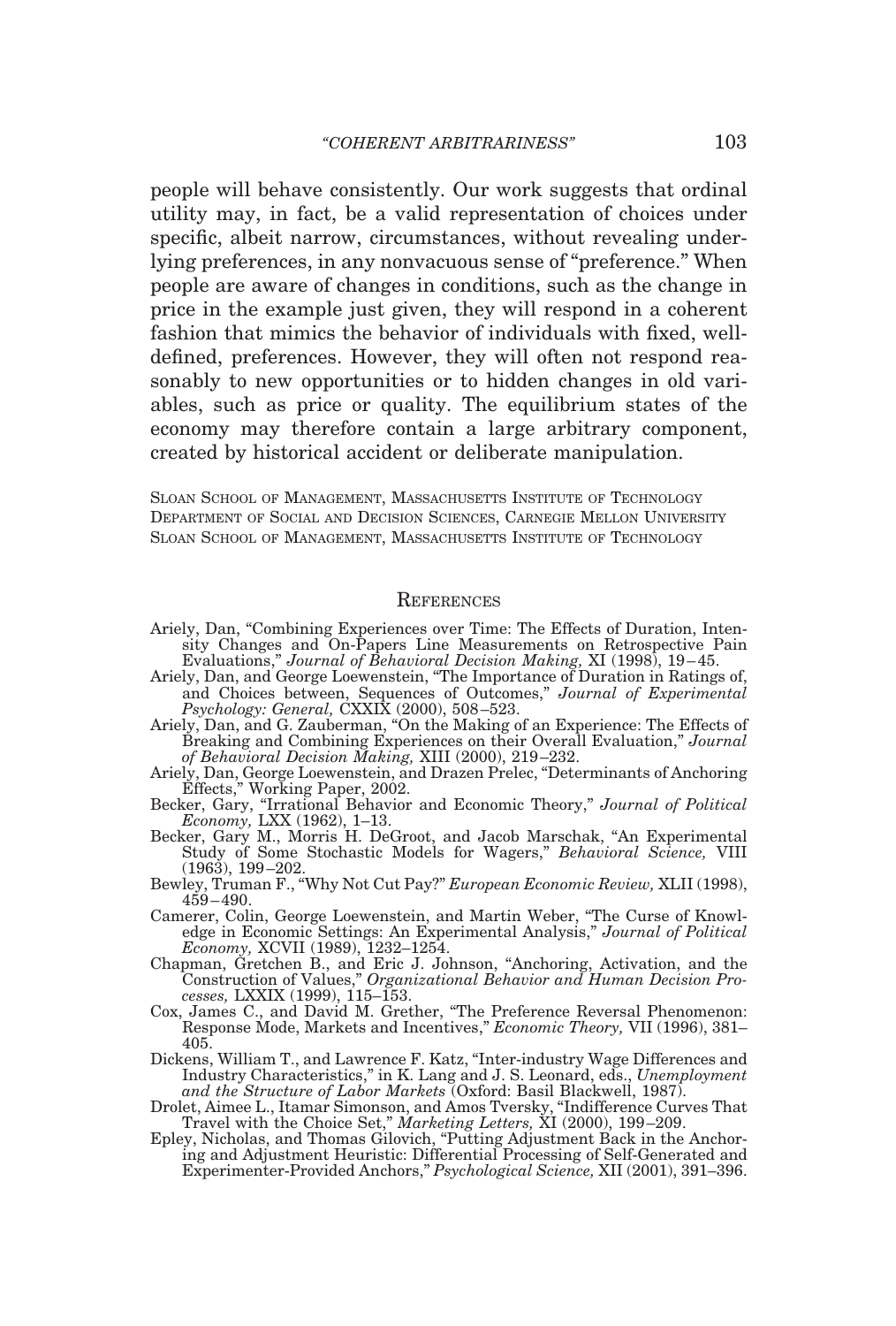Fox, Craig R., and Amos Tversky, "Ambiguity Aversion and Comparative Ignorance," *Quarterly Journal of Economics,* CX (1995), 585–603.

Frederick, Shane, and Baruch Fischhoff, "Scope (in)sensitivity in Elicited Valuations," *Risk Decision and Policy,* III (1998), 109–123.

- Gilboa, Itzhak, and David Schmeidler, "Case-Based Decision Theory," *Quarterly Journal of Economics,* CX (1995), 605–639.
- Green, Donald, Karen E. Jacowitz, Daniel Kahneman, and Daniel McFadden, "Referendum Contingent Valuation, Anchoring, and Willingness to Pay for Public Goods," *Resources and Energy Economics,* XX (1998), 85–116.
- Hoeffler, Steve, and Dan Ariely, "Constructing Stable Preferences: A Look into Dimensions of Experience and their Impact on Preference Stability," *Journal of Consumer Psychology,* XI (1999), 113–139.
- Hsee, Christopher K., George Loewenstein, Sally Blount, and Max H. Bazerman, "Preference Reversals between Joint and Separate Evaluations of Options: A Theoretical Analysis," *Psychological Bulletin,* CXXV (1999), 576–590.
- Jacowitz, Karen E., and Daniel Kahneman, "Measures of Anchoring in Estimation Tasks," *Personality and Social Psychology Bulletin,* XXI (1995), 1161–1166.
- Johnson, Eric J., and David A. Schkade, "Bias in Utility Assessments: Further Evidence and Explanations," *Management Science,* XXXV (1989), 406–424.
- Kahneman, Daniel, and Jack Knetsch, "Valuing Public Goods: The Purchase of Moral Satisfaction," *Journal of Environmental Economics and Management,* XXII (1992), 57–70.
- Kahneman, Daniel, and Jack Knetsch, "Anchoring or Shallow Inferences: The Effect of Format," unpublished manuscript, University of California, Berkeley, 1993.
- Kahneman, Daniel, and Dale T. Miller, "Norm Theory: Comparing Reality to its Alternatives," *Psychological Review,* XCIII (1986), 136–153.
- Kahneman, Daniel, and Ilana Ritov, "Determinants of Stated Willingness to Pay for Public Goods. A Study in the Headline Method," *Journal of Risk and Uncertainty,* IX (1994), 5–38.
- Kahneman, Daniel, Ilana Ritov, and David Schkade, "Economic Preferences or Attitude Expressions? An Analysis of Dollar Responses to Public Issues," *Journal of Risk and Uncertainty,* XIX (1999), 220–242.
- Kahneman, Daniel, David A. Schkade, and Cass R. Sunstein, "Shared Outrage and Erratic Awards: The Psychology of Punitive Damages," *Journal of Risk and Uncertainty,* XVI (1998), 49–86.
- Kahneman, Daniel, Peter P. Wakker, and Rakesh Sarin, "Back to Bentham? Explorations of Experienced Utility," *Quarterly Journal of Economics,* CXII (1997), 375–405.
- Keren, Gideon, and Jeroen B. Raaijmakers, "On Between-Subjects Versus Within-Subjects Comparisons in Testing Utility Theory, *Organizational-Behaviorand-Human-Decision-Processes,* IV (1988), 233–247.
- Krueger, Alan B., and Lawrence H. Summers, "Efficiency Wages and the Inter-Industry Wage Structure," *Econometrica,* LVI (1988), 259–293.
- Mussweiler, Thomas, and Fritz Strack, "Considering the Impossible: Explaining the Effects of Implausible Anchors," *Social Cognition,* XIX (2001), 145–160.
- Payne, John W., James R. Bettman, and Erik J. Johnson, *The Adaptive Decision Maker* (New York: Cambridge University Press, 1993).
- Rae, John, *The Sociological Theory of Capital* (London: Macmillan, (1834), 1905).
- Ross, H. Laurence, "Law, Science, and Accidents: The British Road Safety Act of 1967," *Journal of Legal Studies,* II (1973), 1–78.
- Russo, J. Edward, and France Leclerc, "Characteristics of Successful Product Information Programs," *Journal of Social Issues,* XLVII (1991), 73–92.
- Sen, Amartya Kumar, *Choice, Welfare, and Measurement* (Cambridge, MA: MIT Press, 1982).
- Sherman, Lawrence, "Police Crackdowns: Initial and Residual Deterrence," in Michael Tonry and Norval Morris, eds., *Crime and Justice: A Review of Research* (Chicago: University of Chicago Press, 1990).
- Shiller, Robert J., "Human Behavior and the Efficiency of the Financial System," in John B. Taylor and Michael Woodford, eds., *Handbook of Macroeconomics,* (Amsterdam: North-Holland, Elsevier: 1998).